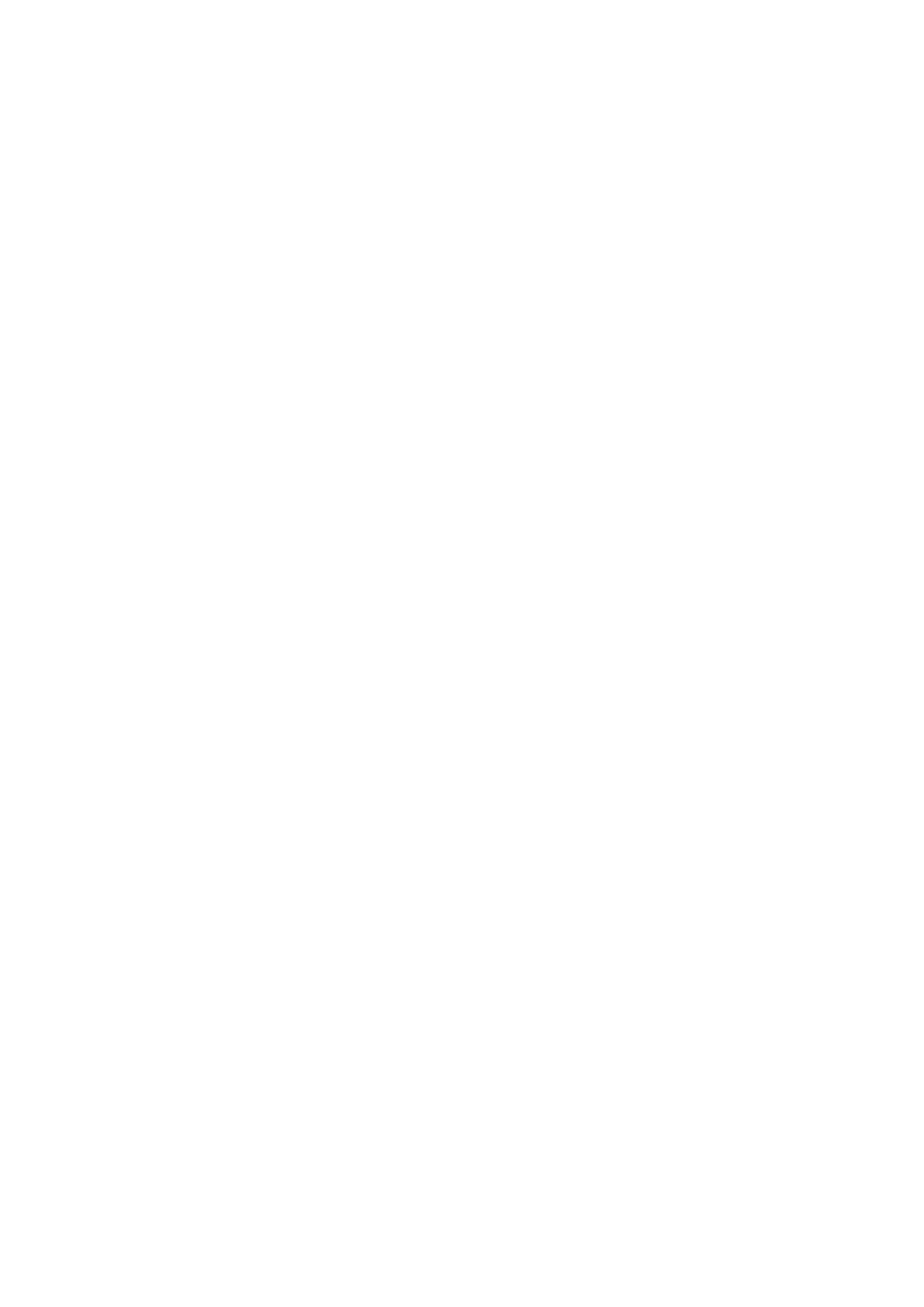## **Introduction**

1. The Regional Marine Pollution Emergency Response Centre for the Mediterranean Sea (REMPEC) convened the First Sub-regional Meeting of the Competent National Authorities for the Preparation of the Sub-regional Marine Pollution Contingency Plan between Cyprus, Greece and Israel, hereinafter referred to as the Meeting, on 9 November 2016 in Barcelona, Spain. The Meeting was convened in accordance with the work plan for the development of the Sub-regional Marine Pollution Contingency Plan between Cyprus, Greece and Israel, hereinafter referred to as SCP, submitted by REMPEC on 5 May 2016 and accepted by the three countries.

2. The invitation to attend the Meeting was extended to the Centre's OPRC Focal Points of Cyprus, Greece and Israel respectively and in particular to their officers nominated as contact points for the preparation of the SCP. The Consultant engaged by REMPEC to support the Centre in the preparation of SCP was also invited to participate in the Meeting.

3. Two representatives of each of the three countries concerned attended the Meeting, as well as two representatives of REMPEC and the Consultant. The complete list of the participants is given in **Annex I** to the present Report.

## **Agenda Item 1 Opening of the Meeting and adoption of the Agenda**

4. The Meeting was opened at 14.00 hours on Wednesday, 9 November 2016 by Mr Malek Smaoui, Programme Officer (OPRC) at REMPEC, on behalf of the Head of Office of REMPEC. It was agreed that Mr. Smaoui would chair the Meeting and that REMPEC would act as the Secretariat of the Meeting.

5. In his opening statement Mr Smaoui welcomed the participants and recalled that this was the First Sub-regional Meeting aimed at the development of the SCP and that another two Meetings were planned to be held before the completion of the SCP and the Agreement on its implementation.

6. The Chairman then recalled the following main objectives of the Meeting: (i) to present the project for the development of the SCP, (ii) to review and discuss the National Contingency Plans (NCPs) of Cyprus, Greece and Israel respectively and in particular the parts of NCPs which were considered relevant for the preparation of the SCP, (iii) to introduce the concept for the development of the SCP and to present the preliminary proposal of its contents, and (iv) to agree upon the date, place and agenda of the Second Sub-regional Meeting for the preparation of the Plan.

7. With a view to facilitating the work of the Meeting REMPEC prepared and distributed to the participants documents listed in **Annex II** to the present Report.

8. Following the invitation by the Chairman, the Meeting adopted the agenda proposed in document REMPEC/CGI SCP/WG.1/1 reproduced in **Annex III** and annotated in REMPEC/CGI SCP/WG.1/1/1. The Meeting also agreed to follow the timetable annexed to the Annotated Provisional Agenda. The timetable observed by the Meeting is reproduced in **Annex IV** to the present Report.

#### **Agenda Item 2 Overview of the project for the development of the Sub-regional Marine Pollution Contingency Plan between Cyprus, Greece and Israel**

9. Mr Smaoui, on behalf of REMPEC, outlined the origins of the project for the preparation of the SCP and of the Agreement on its implementation, the envisaged activities leading to the preparation and completion of these documents, and the timetable foreseen for the main activities planned as part of the development of the Plan, as follows:

10. He recalled that the Ministers responsible for environment of Cyprus, Greece and Israel respectively met in Jerusalem in April 2016 and signed the "Joint Declaration of Intent on Cooperation in the Field of Environmental Protection". The Declaration identified *inter alia* the protection of marine and coastal environment and "in particular preparedness and response to major marine pollution incidents in the Mediterranean, resulting from ships, offshore hydrocarbon (oil and gas) exploration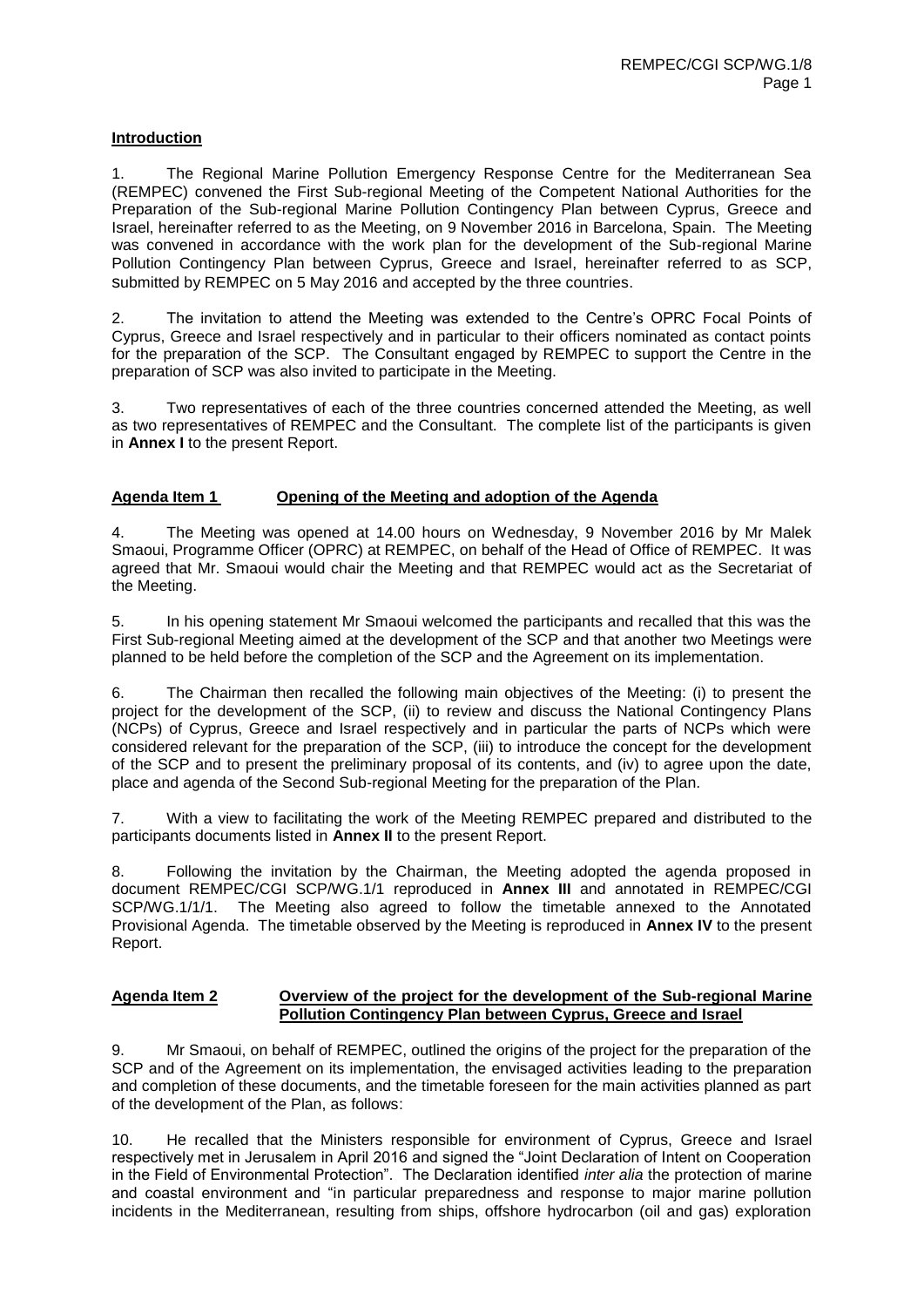and exploitation activities and hydrocarbon pipelines" as the first priority area in which the three countries intend to advance their cooperation.

11. Following the initiative of the Centre's National Focal Point of Cyprus in May 2016, the competent national authorities of all three countries concerned requested REMPEC to assist them in formulating and implementing a joint sub-regional marine pollution contingency plan.

In accordance with its mandate to assist the Contracting Parties in developing and implementing sub-regional agreements (Article 17 of the 2002 Prevention and Emergency Protocol), and in consultation with United Nations Environment Programme/ Mediterranean Action Plan UNEP/MAP, REMPEC confirmed its support for the development and adoption of a joint Sub-regional Marine Pollution Contingency Plan between Cyprus, Greece and Israel.

13. The Centre reached an agreement with the three countries concerned that the short-term phase consisting on the establishment of an effective and operational sub-regional preparedness and response system for these three countries, would be followed by a mid-term and long-term phases aimed at implementing the SCP. The goal of the mid-term phase was to reinforce the capacities and strengthen cooperation arrangements between the Parties to the Plan through organizing specifically designed technical workshops and training courses. The long term phase would focus on testing the Plan through a series of communication, table top and full scale exercises.

14. The first, short-term phase was envisaged to be completed by October 2017, and the latter two phases during the 2018/2019 period.

15. In October 2016, REMPEC engaged the Consultant to assist the Centre in completing the short-term phase of developing the SCP. The selected Consultant, Mr Darko Domovic, was advised to draw on the Centre's previous experience in developing comparable Sub-regional Contingency Plans, and in particular on the one for Cyprus, Egypt and Israel formulated under the Centre's guidance in the 1990's, but also the two Plans developed in the early 2000's for the south-western Mediterranean and the Adriatic sub-regions respectively. REMPEC also advised the Consultant to take into consideration similar joint contingency plans developed within and outside the Mediterranean.

16. Prior to the present Meeting REMPEC disseminated to Cyprus, Greece and Israel a Questionnaire aimed at collecting basic information required for the development of the Plan.

17. The Consultant was required to submit to REMPEC the first draft SCP and the Agreement by 25 November 2016 and, following another Sub-regional Meeting, the second draft SCP by 3 February 2017. It was emphasised that in order to observe this timetable it was essential that all three countries provide the Consultant with the required information within the deadlines indicated by REMPEC, and that only a strict adherence to the proposed timetable by all those concerned could ensure that all planned tasks are completed as planned.

18. The timetable for various tasks, as prepared by REMPEC, is attached in **Annex V**.

19. Mr Smaoui finished his presentation by expressing the hope of REMPEC that the present project would strengthen the cooperation between Cyprus, Greece and Israel in the field of preparedness and response to accidental marine pollution, thus contributing to increasing the level of preparedness for efficiently responding to serious oil spills in the south-eastern part of the Mediterranean.

**The Meeting took note** of the presentation of the Centre's representative and agreed to observe the work plan and the timetable as outlined.

## **Agenda Item 3 Review of the national systems for preparedness and response of Cyprus, Greece and Israel**

20. The Chairman invited the representatives of Cyprus, Greece and Israel to present their respective national systems for preparedness for and response to accidental marine pollution, and in particular their NCPs.

21. No written documents were submitted under this agenda item.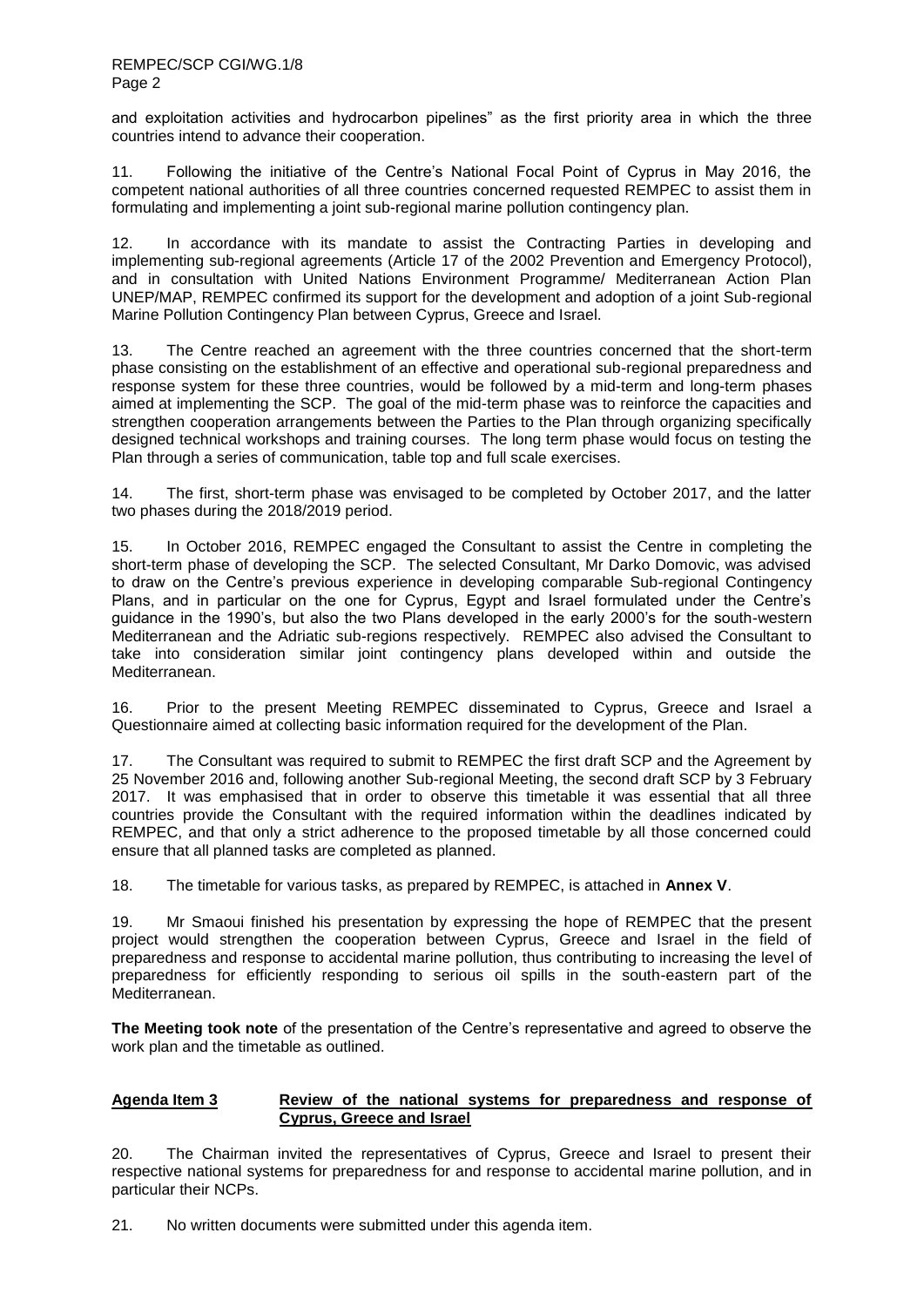# **Cyprus**

22. The representative of Cyprus, Mr Marinos Ioannou, informed the Meeting that approval of the 2014 version of the National Contingency Plan of Cyprus, which has been outlined by the Consultant in the Appendix to the document CGI SCP/WG.1/4, was currently under consideration. He pointed out that in spite of not being approved as yet, the spill response arrangements described in this version of the NCP would apply if Cyprus was affected by an oil spill incident.

23. Mr Ioannou reported that the NCP covered only response to spills of oil and oil like substances which occur in the coastal waters of Cyprus and territorial waters of the Republic of Cyprus, which are under Government jurisdiction. It could be extended to apply to spills beyond the territorial waters in the Cyprus Exclusive Economic Zone (EEZ) when a pollution incident at high seas posed an imminent risk of extension of the pollution to the territorial waters of the Republic of Cyprus.

24. The capacity of spill response resources under the Government control was estimated to be sufficient for dealing with spills of approximately 100 tonnes of oil; however the arrangements were in place for calling out international assistance from the European Union, or from other third parties through REMPEC.

25. Mr Ioannou observed that, according to the NCP, the National Authority responsible for oil pollution control, response and implementation of the NCP was the Ministry of Agriculture, Rural Development and Environment, and that the Department of Fisheries and Marine Research (DFMR) within the same Ministry was the Responsible Department in charge of managing and implementing the NCP and for requesting international assistance in case of major marine pollution incidents. However, DFMR requests international assistance from Oil Spill Response Services of the European Maritime Safety Agency (EMSA) through the Department of Merchant Shipping (DMS) within the Ministry of Transport, Communications and Works.

26. According to the Cypriot NCP the responsibility for response, oil recovery and clean up of oil pollution from offshore activities within Cyprus EEZ primary lies with the operators of offshore installations who are obliged to have arrangements in place for dealing with any Tier 3 oil spill incident.

27. The NCP indicates containment and mechanical recovery of oil as the preferred strategy of oil pollution combating at sea, while the use of dispersants is considered only when spill containment and recovery are not possible.

28. Mr Ioannou also informed the Meeting that the Questionnaire disseminated by REMPEC on 27 October 2016 was duly filled in and returned to the Centre and the Consultant respectively three days prior to the Meeting.

## **Greece**

29. The representative of Greece, Cdr. (HCG) Antonios Doumanis confirmed that the current version of the Greek NCP was the one approved by the Presidential Decree No. 11 of 23 December 2001, as published in the Official Gazette of the Hellenic Republic No. 6, dated 21 January 2002.

30. Cdr. (HCG) Doumanis explained that the Presidential Decree was an integral part of the NCP and that legal acts listed in the beginning of the Decree formed the legal basis for the adoption of the NCP, which explains why these were not repeated later on in the text.

31. He informed the Meeting that the name of the competent national authority responsible for the preparation and monitoring of the implementation of the NCP was the Ministry of Maritime Affairs and Insular Policy, whose responsibilities corresponded to those of the Ministry quoted in the NCP, i.e. the Ministry of Merchant Marine, as it was known at the time of acceptance of the NCP in December 2001. He further explained that the Marine Environment Protection Directorate (MEPD) of the Hellenic Coast Guard (HCG) was the department within the Ministry having a direct responsibility for marine pollution preparedness and response.

32. Cdr. (HCG) Doumanis explained that the NCP applied in the sea area corresponding to the Athens Flight Information Region (FIR) System which coincided with the Hellenic Search and Rescue Region (HSRR), and to the coasts of continental and insular Greece.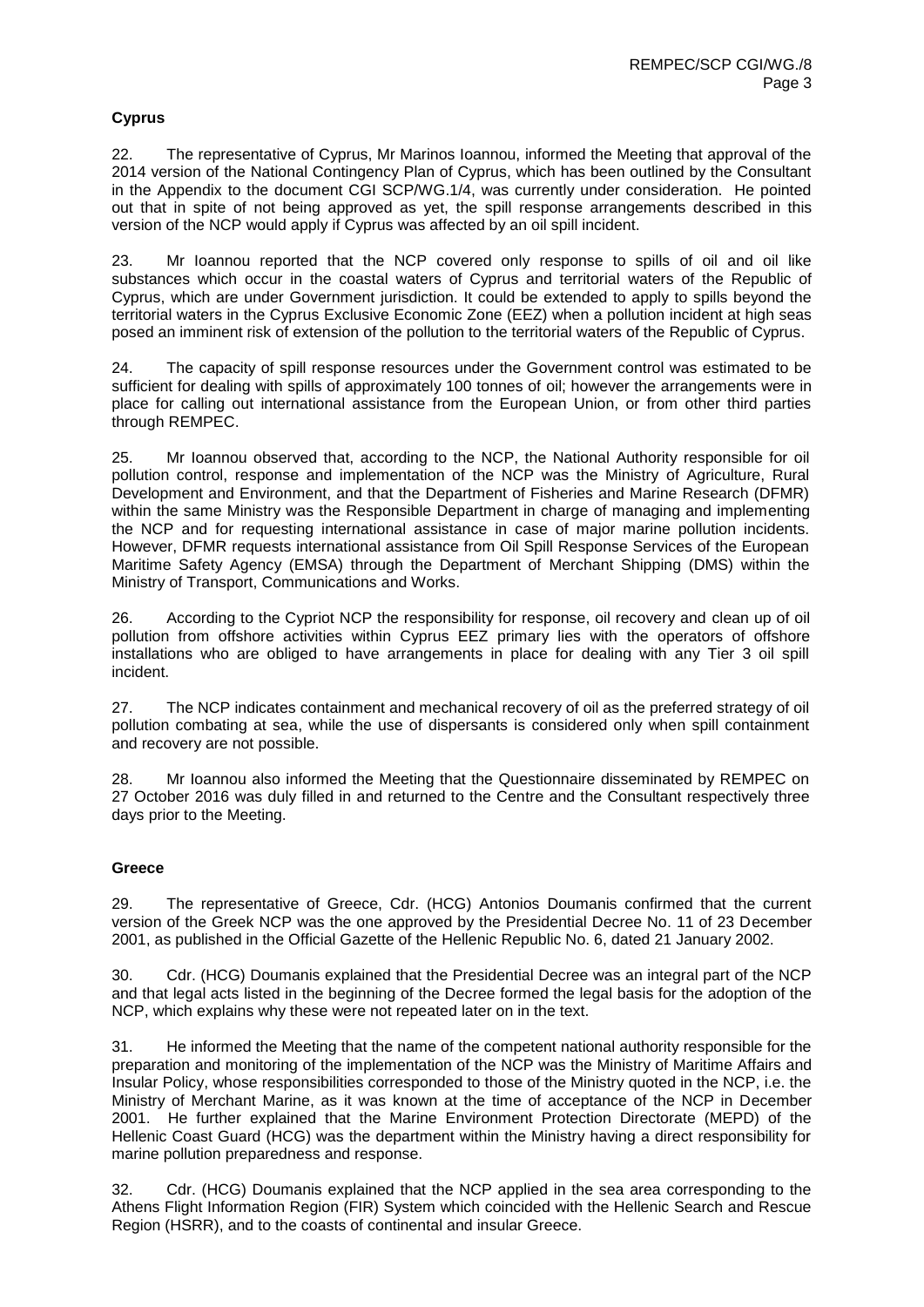33. He also clarified that the MEPD manages a central data bank with all relevant information contained as Appendices in various Local Contingency Plans (LCPs) subordinate to the NCP, and that these data were regularly updated on a yearly basis. The preparation of LCPs based on the Form of LCP included in the NCP, was the responsibility of relevant Port Authorities, and these were approved by the HCG (MEPD). Oil handling and offshore facilities, as well as ports, have a duty to prepare their respective Facilities Contingency Plans (FCPs) and Port Contingency Plans (PCPs), which are subordinate to the LCPs.

34. The Greek strategy of oil spill response considers the use of "Chemical Oil Dispersants" only when containment and recovery of floating oil are not possible, and only after taking into consideration general environmental conditions and relevant standing circulars issued by MEPD. Dispersants can be used only in "exceptional circumstances" and their use has to be authorized by the On-Scene Commander.

35. Cdr. (HCG) Doumanis concluded by informing the Meeting that at present MEPD was conducting extensive consultations with various relevant Government departments concerning the questions put forward in the REMPEC's Questionnaire of 27 October, and that it would be duly returned to the Centre as soon as these consultations were concluded.

## **Israel**

36. The representative of Israel, Mr Nir Levinski, outlined the Israeli NCP and confirmed that Version 1.5 07/07 of July 2007, as approved by the Government Decision of 5 June 2008 is currently in force. The NCP was often referred to as TALMAT, which was the Hebrew acronym of its title.

37. The NCP covers oil pollution incidents which might occur within Israel's territorial waters (12 miles) and on its coastline, in the Mediterranean Sea and in the Gulf of Eilat, incidents occurring outside the territorial waters which might pose a threat to Israel's coastline and/or to marine installations and/or resources, which are at risk of harm from pollution, and to incidents occurring outside Israel's territorial waters, to which Israel is committed in view of a request for assistance in dealing with them pursuant to the International Conventions, to which the State is a signatory.

38. He explained that the Israeli national preparedness and response system was based on Tiered response principle similar to the systems of the other two countries, and pointed out that the various Tiers were defined under "Definitions" in the very beginning of the Plan.

39. The responsibility for dealing with marine pollution incidents rests with the Ministry of Environmental Protection as the competent Governmental National Authority in charge of response to marine oil pollution, while the command of the NCP is shared between the Marine Environment Protection Division (MEPD) of The Ministry of Environmental Protection and the Administration of Shipping and Ports (ASP) of the Ministry of Transport and Road Safety, depending on the nature of the intervention. Namely, when a marine pollution incident involves SAR operations, salvage, etc. the Head of ASP is in command and the Head of MEPD acts as his deputy and advisor, and when the response to the incident becomes essentially an "environmental" issue their roles are reversed.

40. Mr Levinski stressed that the NCP envisaged the use of dispersants as the preferred method of dealing with oil spills in the Mediterranean Sea. However he indicated that their use was subject to certain limitations addressed in Appendix 9-D to the Plan, and that the use of dispersants always needed to be approved by MEPD.

41. Following the request by the Consultant Mr Levinski replied that he would endeavour to translate the relevant Appendix 9-D into English and send it to the Consultant. In addition he explained that the use of dispersants was not allowed in the areas in which the sea depth was less than 20 metres and whose distance from a natural resort was less than 1 Nm.

42. Mr Levinski also informed the Meeting that the reply to the Questionnaire received from REMPEC on 27 October 2016 would be sent immediately after the Meeting.

43. The Meeting took note of the of the information provided by the representatives of Cyprus, Greece and Israel respectively, and agreed with the suggestion of the Chairman to further discuss as necessary the issues addressed in their presentations after hearing the presentation of the Consultant under the next Agenda Item.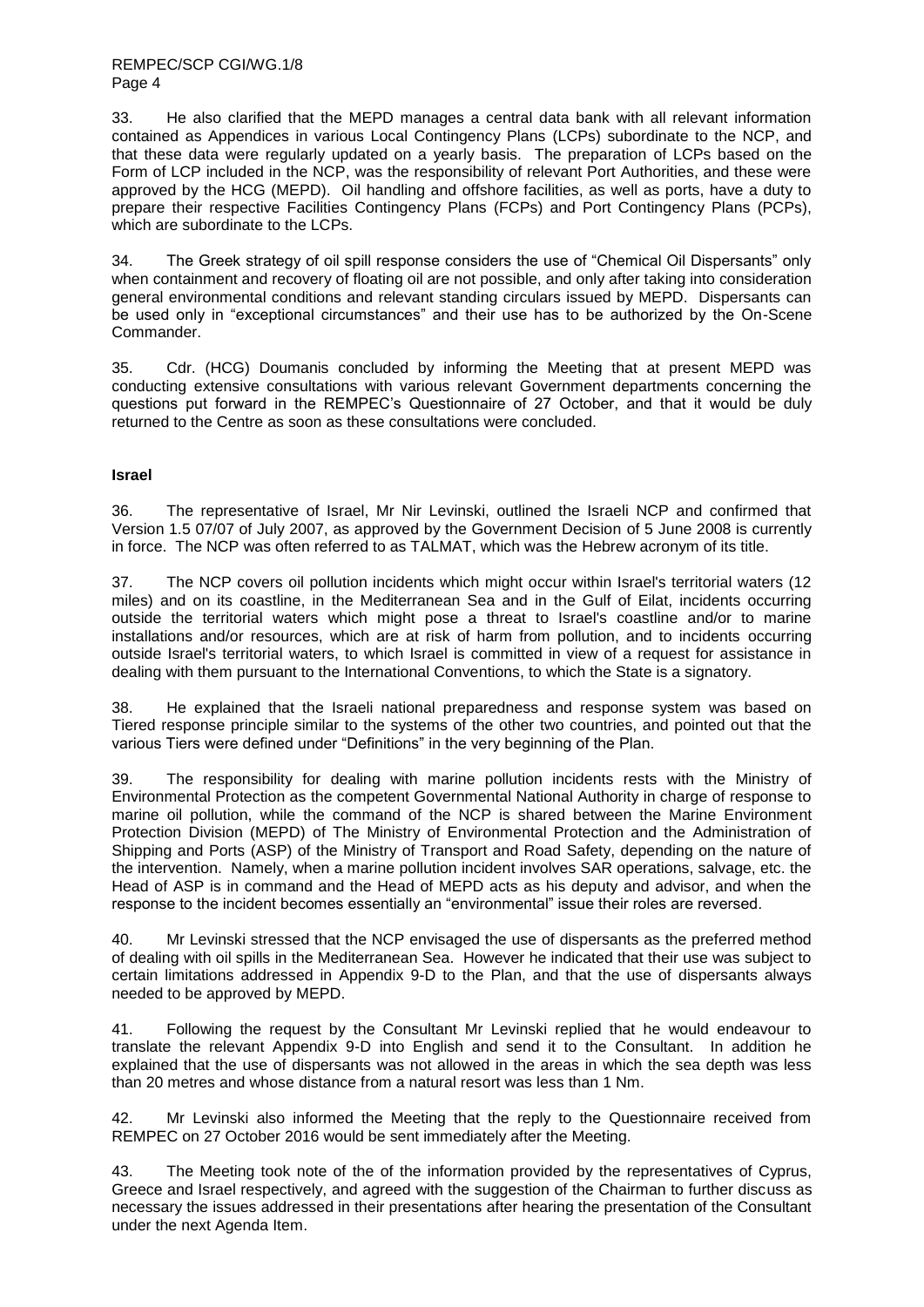#### **Agenda Item 4 Conceptual approach and draft contents of the Sub-regional Marine Pollution Contingency Plan between Cyprus, Greece and Israel**

44. The Chairman invited Mr Darko Domovic, the Consultant engaged by REMPEC to support the preparation of the SCP, to introduce the document REMPEC/CGI SCP/WG.1/4 and to outline the current status of sub-regional and regional contingency planning, with an emphasis on the situation in the Mediterranean region; the best practices related to the sub-regional contingency planning; the previous work carried out by REMPEC in this field; the summary analysis of the key points of the NCPs of the three countries concerned that were important for the preparation of the future SCP; and to present a draft outline of the future SCP and its Annexes.

45. The Consultant presented a summary of the document REMPEC/CGI SCP/WG.1/4 which was distributed to the participants prior to the Meeting.

46. He informed the Meeting of the international contingency plans currently existing in the Mediterranean region, as well as of those that exist in other parts of Europe and in other regional seas worldwide. The Consultant indicated when these Plans were prepared and when they entered into force, which countries they covered and what were the similarities among them. He also emphasized general objectives of all such Plans.

47. The Consultant further outlined the two decades of REMPEC's experience in the field of international contingency planning and emphasized the fact that the "Sub-regional Contingency Plan for Preparedness and Response to Major Marine Pollution Incidents in the Mediterranean", signed in 1995 by the Cyprus, Egypt and Israel, served since its adoption as a model for similar international CPs worldwide.

48. He introduced the  $3^{rd}$  and  $4^{th}$  editions of IMO Manual on Oil Pollution, Section II: Contingency Planning and explained that the information contained in these manuals actually reflected the best practices in this field, taking into consideration that the contributions from various States and regions were incorporate in them. He suggested that the SCP should be developed following as much as possible the recommendations made in particular in the latest 4<sup>th</sup> edition of the IMO Manual.

49. The Consultant presented his findings based on an analysis of certain key issues that are addressed in the NCPs of Cyprus, Greece and Israel respectively. As a conclusion he emphasized that the way, the scope, the coverage, the responsibilities, the response organization and the concept of response are addressed in the three NCPs indicated a high degree of compatibility, thus facilitating the preparation of the SCP. He pointed out that the same applied also to defining the roles of National On-Scene Commanders/Co-ordinator (NOSC)/ Supreme On-Scene Commanders/Coordinator (SOSC), national response strategies, national strategies on the use of dispersants, the way how these NCPs addressed the duties and responsibilities of oil handling and offshore facilities, and the provisions concerning international cooperation. Finally he noted that all three NCPs envisaged the use of POLREP format for the exchange of information during an oil spill emergency.

50. In the final part of his presentation the Consultant outlined the contents of the future SCP emphasizing that it was based on the "Sample outline for an international oil spill cooperation plan" which appeared in the Appendix 4 of the 4<sup>th</sup> edition of IMO Manual on Oil Pollution, Section II: Contingency Planning. The Consultant also suggested some additional elements which the future SCP might include, based on the experience of the previous work carried out by REMPEC.

51. With a view to facilitating the development of the future SCP and its implementation in case of emergency the Consultant encouraged the representatives of Cyprus, Greece and Israel to endeavour to properly implement the existing international and regional mechanisms for international cooperation and to work jointly within these frameworks. He also encouraged those States which as yet did not do so to consider acceding to the Intervention 69 Convention, its 73 Protocol, the OPRC 90 Convention, and the 1994 Offshore Protocol to the Barcelona Convention.

52. The Consultant invited the representatives of the three countries concerned to consider his proposal and to make their own suggestions on the contents on his presentation.

53. The Meeting had no comments on the first part of the presentation (international CPs, the experience of REMPEC and the best practices), and agreed in principle with the Consultants analysis of the NCPs and with the proposed contents of the future SCP. However the representatives of Cyprus, Greece and Israel suggested that the Consultant should provide them after the Meeting with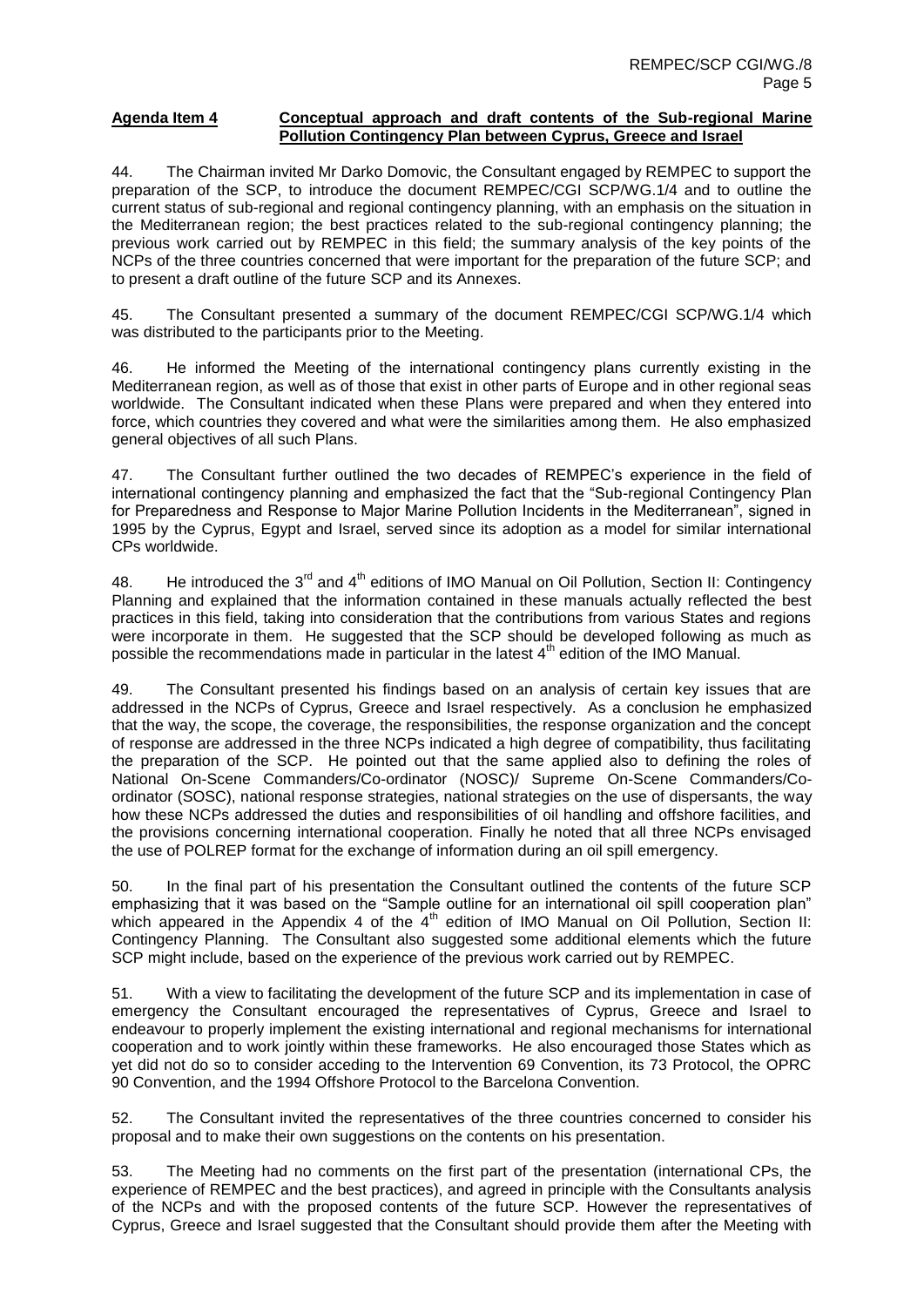a copy of his presentation with a view to enabling them to study it in more detail and to submitting their possible comments in writing to REMPEC and to the Consultant, after returning to their offices.

54. The Chairman requested the Consultant to send the text of his presentation to REMPEC immediately after the Meeting for onward transmission to the competent national authorities of the three countries concerned. The text of the Consultant's presentation is reproduced in **Annex VI** to the present Report.

**The Meeting took note** of the information provided by the Consultant and **decided** that the representatives of Cyprus, Greece and Israel would examine and amend as necessary the analysis of the NCPs and the proposal of the contents of the SCP, and submit their possible comments and suggestions to REMPEC and to the Consultant.

## **Agenda Item 5 Date, place and agenda of the next meeting**

55. The Chairman informed the Meeting that the Second Sub-regional Meeting of the Competent National Authorities for the Preparation of the SCP will be convened in Malta on 13 December 2016, i.e. a day before the start of the Regional Workshop on Cooperation Arrangements in the Field of Preparedness and Response to Oil and HNS Spills (MEDEXPOL 2016), which has been scheduled for 14-15 December 2016. He explained that this date was chosen so that the competent national authorities could nominate the same participants for both meetings.

56. The Chairman emphasized that prior to that meeting i.e. by the end of November the Consultant had to submit to REMPEC, for onward transmission to the competent national authorities of Cyprus, Greece and Israel, the first Draft SCP and related Annexes, as well as the first Draft Agreement on the implementation of the SCP. Bearing in mind a very short time frame for the completion of these tasks the Chairman invited all parties concerned to provide their inputs to REMPEC and directly to the Consultant at their earliest convenience, and to strictly observe all deadlines set by the Centre.

57. The Consultant proposed the preliminary draft Agenda for the Second Sub-regional Meeting as reproduced in **Annex VII**.

58. **The Meeting** thanked the Secretariat and **agreed** with the date and place of the next meeting as proposed by the representative of REMPEC and with the preliminary draft Agenda as proposed by the Consultant.

## **Agenda Item 6 Other business**

59. Considering the constructive dialogue between Prevention and OPRC Focal Points present in the Meeting, the representatives of the three countries concerned expressed their view that it would be desirable that each country was represented in the Second Sub-regional Meeting for the Preparation of the SCP by two (2) delegates and requested REMPEC to consider the possibility of covering the costs of participation in the Meeting (travel, DSA) for two participants from each country.

60. The Chairman confirmed that he would convey this request to the Head of Office of REMPEC and that the three countries would be informed accordingly through the related invitation letter.

# **Agenda Item 7 Synthesis by the Chairman**

61. The Chairman summarised the main points of the presentations made under Agenda Items 2–5 and of the discussions that followed. He pointed out that the fact that all three countries have their NCPs, which are well elaborated and in major part compatible, would certainly make the preparation of the SCP easier. He expressed his hope that the discussions at the Second Subregional Meeting, once the first Draft SCP has been prepared and distributed, would be fruitful and contribute to the preparation of a "tailor made" second Draft Plan. He concluded by inviting all those concerned to observe the deadlines set by REMPEC for the completion of various phases of the project.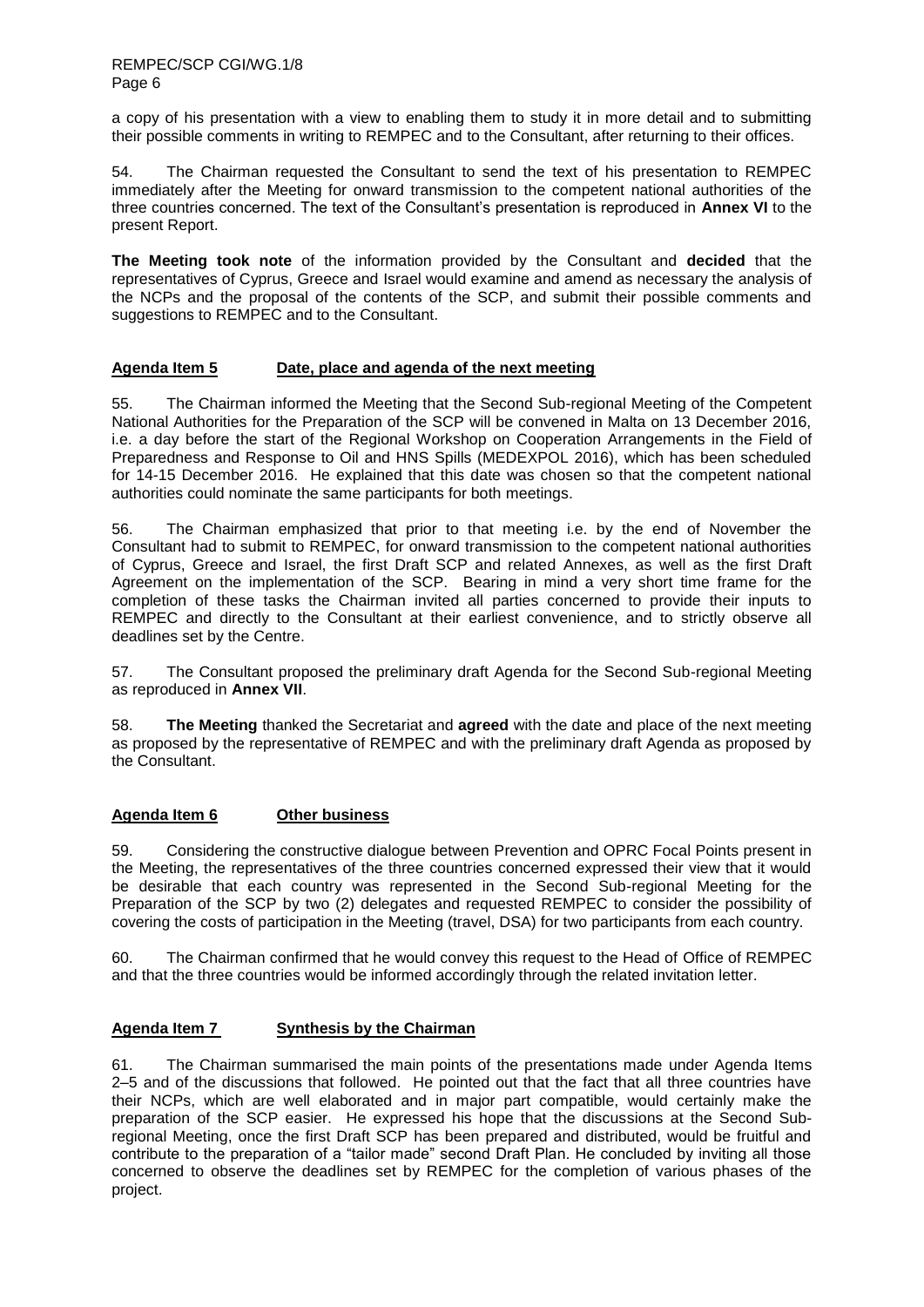62. The Chairman requested the Consultant to prepare the Report of the Meeting in accordance with the Terms of Reference of his Contract.

63. The Chairman stated that although the deadline for the submission of the Report of the Meeting was 25 November 2016, he was sure that it would be finalized and circulated to the participants well ahead of that date.

### **Agenda Item 8 Closure of the Meeting**

64. The Chairman, Mr Malek Smaoui, thanked all participants for their active participation and declared the Meeting closed at 18.05 hours on Wednesday, 9 November 2016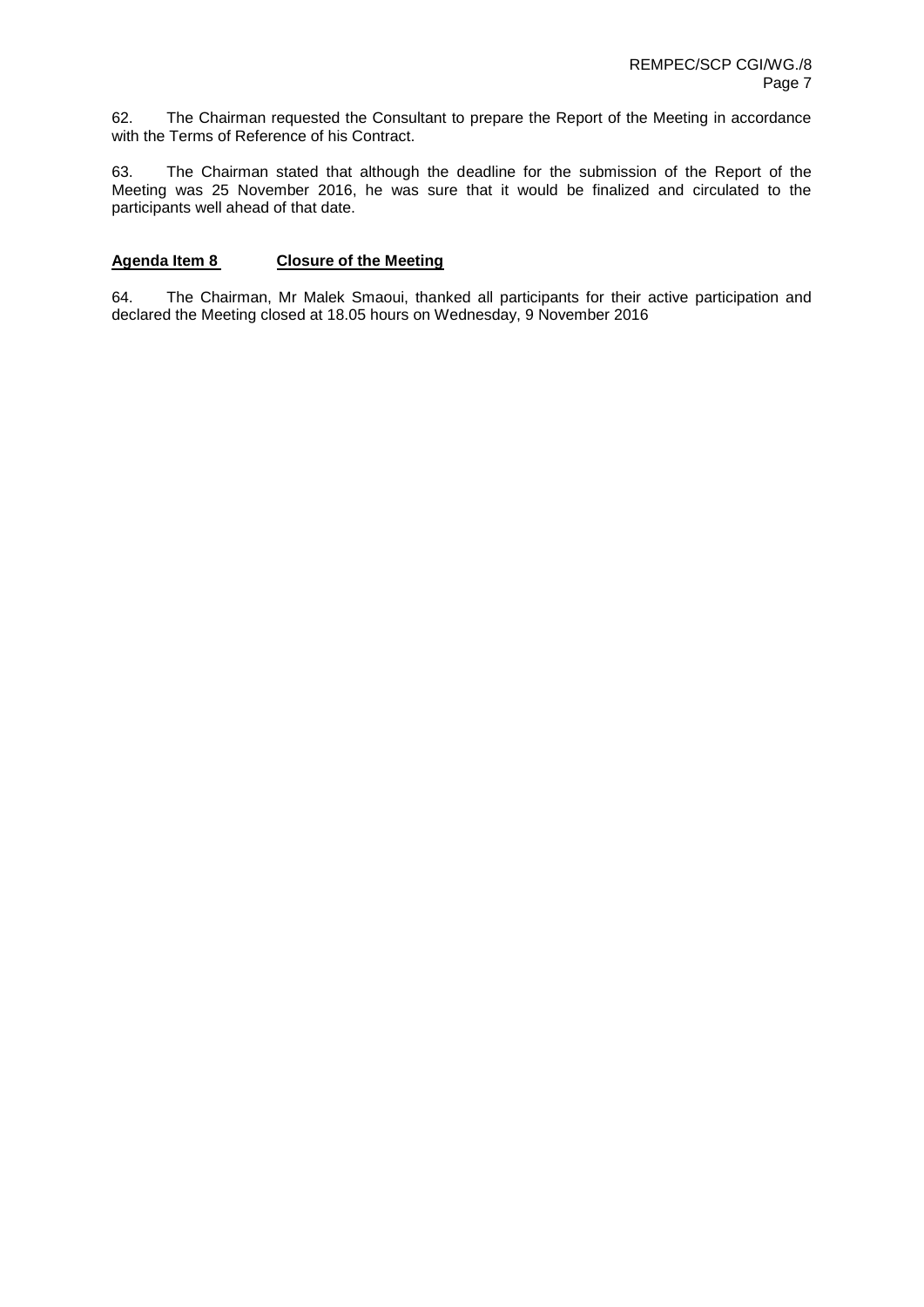REMPEC/SCP CGI/WG.1/8 Annex I Page 1

## **ANNEX I**

## **LIST OF PARTICIPANTS**

#### **CONTRACTING PARTIES**

#### **CYPRUS**

#### **Mr Marinos IOANNOU**

Officer-in-charge for oil pollution combating Ministry of Agriculture, Rural Development and Environment Voukourestiou ant Theodectou 2<sup>nd</sup> Floor

Tel No: +357 25817312 Mobile: +357 99489651<br>Fax No: +357 25305543 Fax No: +357 25305543<br>E-mail: majoannou@dfr [maioannou@dfmr.moa.gov.cy](mailto:maioannou@dfmr.moa.gov.cy)

#### **Mr Michalis KANIAS**

Marine Surveyor Ministry of Transport, Communications and Work Acheon 28, 1424 Nicosia

Tel No: +357 25848207 Mobile: +357 99993622<br>Fax No: +357 25848200 +357 25848200 E-mail: [mkanias@dms.mcw.gov.cy](mailto:mkanias@dms.mcw.gov.cy) 

#### **GREECE**

#### **Commander (H.C.G.) Antonios DOUMANIS**

International Cooperation Section, Head Marine Environment Protection Directorate Hellenic Coast Guard Ministry of Maritime Affairs and Insular Policy Akti Vasiliadi (Gates E1/E2) Piraeus GR 18510

| Tel.∶   | +30 213 137 4116 |
|---------|------------------|
| Mobile: | +30 693 22 02527 |
| Fax:    | +30 210 422 0440 |
| E-mail: | doumant@hcg.gr   |

#### **Ensign (H.C.G.) Konstantinos FOUNTOUKOS**

International Cooperation Section Hellenic Coast Guard, Ministry of Maritime Affairs and Insular Policy HCG/ Marine Environment Protection Directorate Akti Vasiliadi (Gates E1/E2) Piraeus GR 18510

| Tel∴    | +30 213 137 1304 |
|---------|------------------|
| Mobile: | +30 694 444 4890 |
| Fax:    | +30 210 422 0440 |
| E-mail: | kfount@hcg.gr    |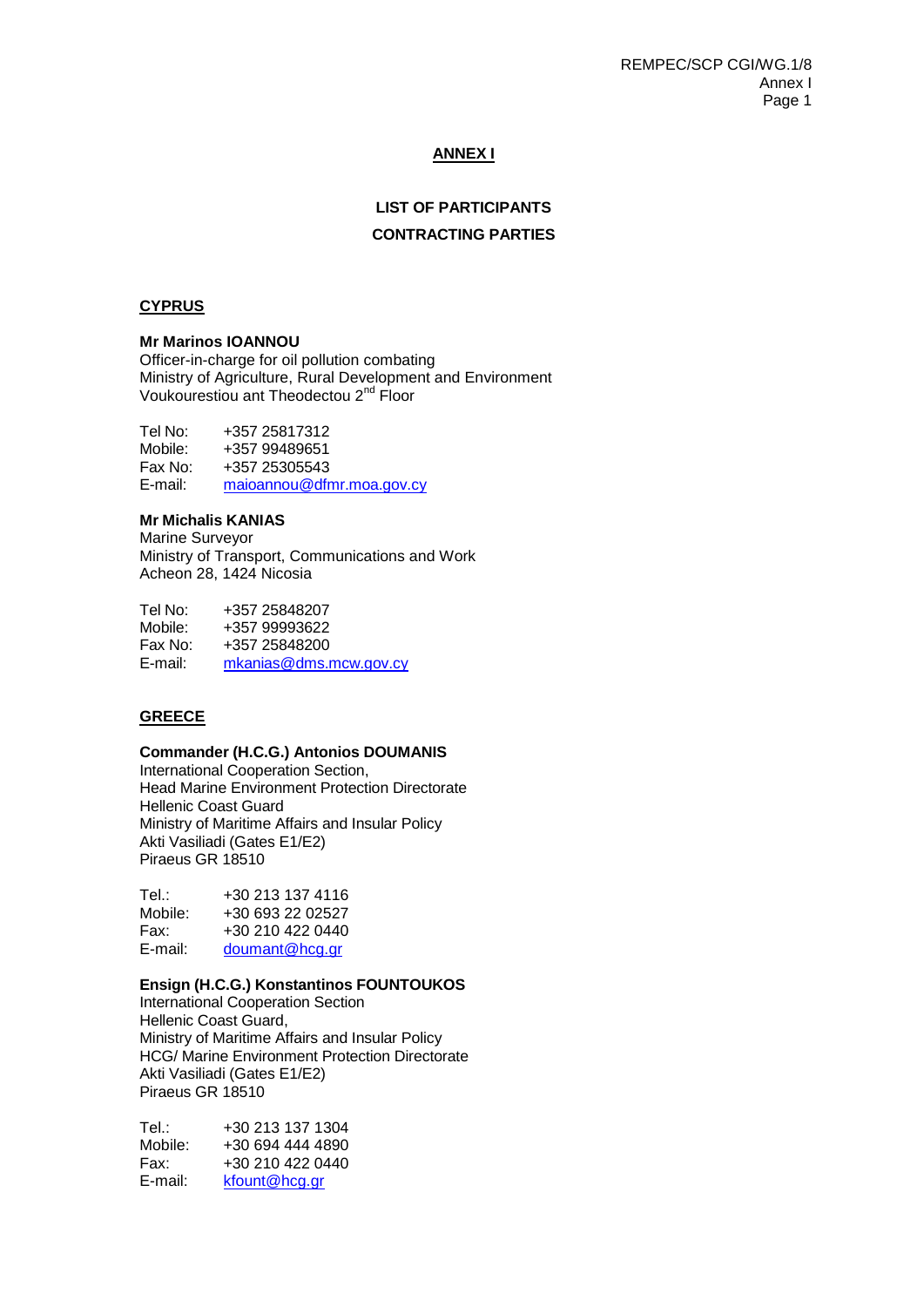REMPEC/WG.38/12 Annex I Page 2

# **ISRAEL /** *ISRAËL*

# **Mr Nir LEVINSKI**

Inspector Marine and Coastal Environment Division Ministry of Environmental Protection Pal Yam Av. 15A Haifa 31007

| Tel∴    | +972 4 863 3500   |
|---------|-------------------|
| Mobile: | +972 5 062 37601  |
| Fax:    | +972 4 863 3520   |
| E-mail: | NIRL@sviva.gov.il |

# **Mr Asher KADOSH**

Tech Inspector & PSC Officer Administration of Shipping and Ports Ministry of Transport Pal Yam Av. 15A Haifa 31007

Tel.: +972 4 863 2080<br>Mobile: +972 5 06212866 Mobile: +972 5 06212866<br>Fax: +972 4 863 2118 Fax: +972 4 863 2118<br>E-mail: kadosha@mot.go [kadosha@mot.gov.il](mailto:kadosha@mot.gov.il)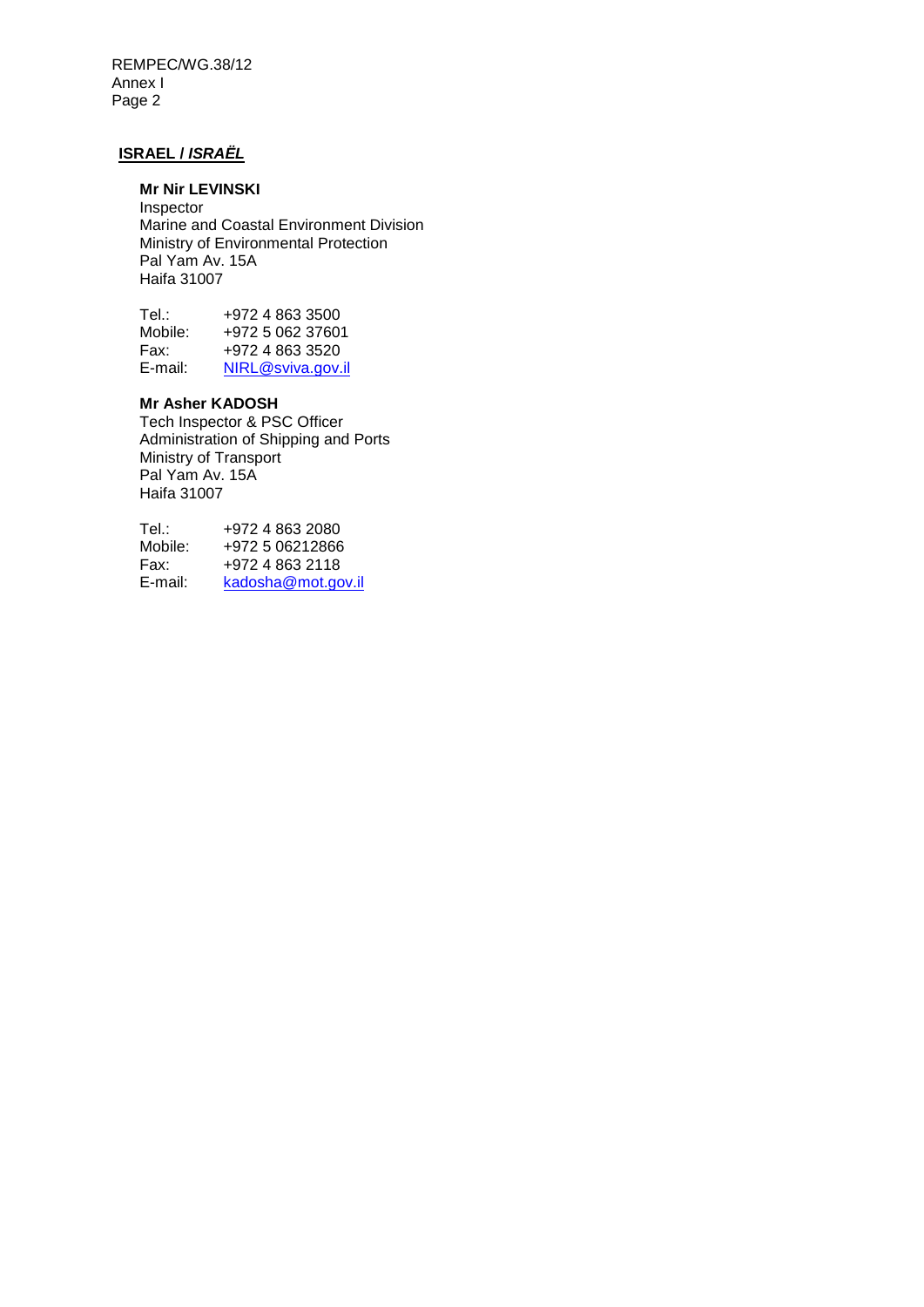# **CONSULTANT**

# **Mr Darko DOMOVIĆ**

Braće Horvatić 5 51000 Rijeka Croatia

Tel: +385 51 431 721<br>Mob.: +385 91 79 89 54 Mob.: +385 91 79 89 544<br>E-mail: ddomovic@hi.t-cor [ddomovic@hi.t-com.hr](mailto:ddomovic@hi.t-com.hr)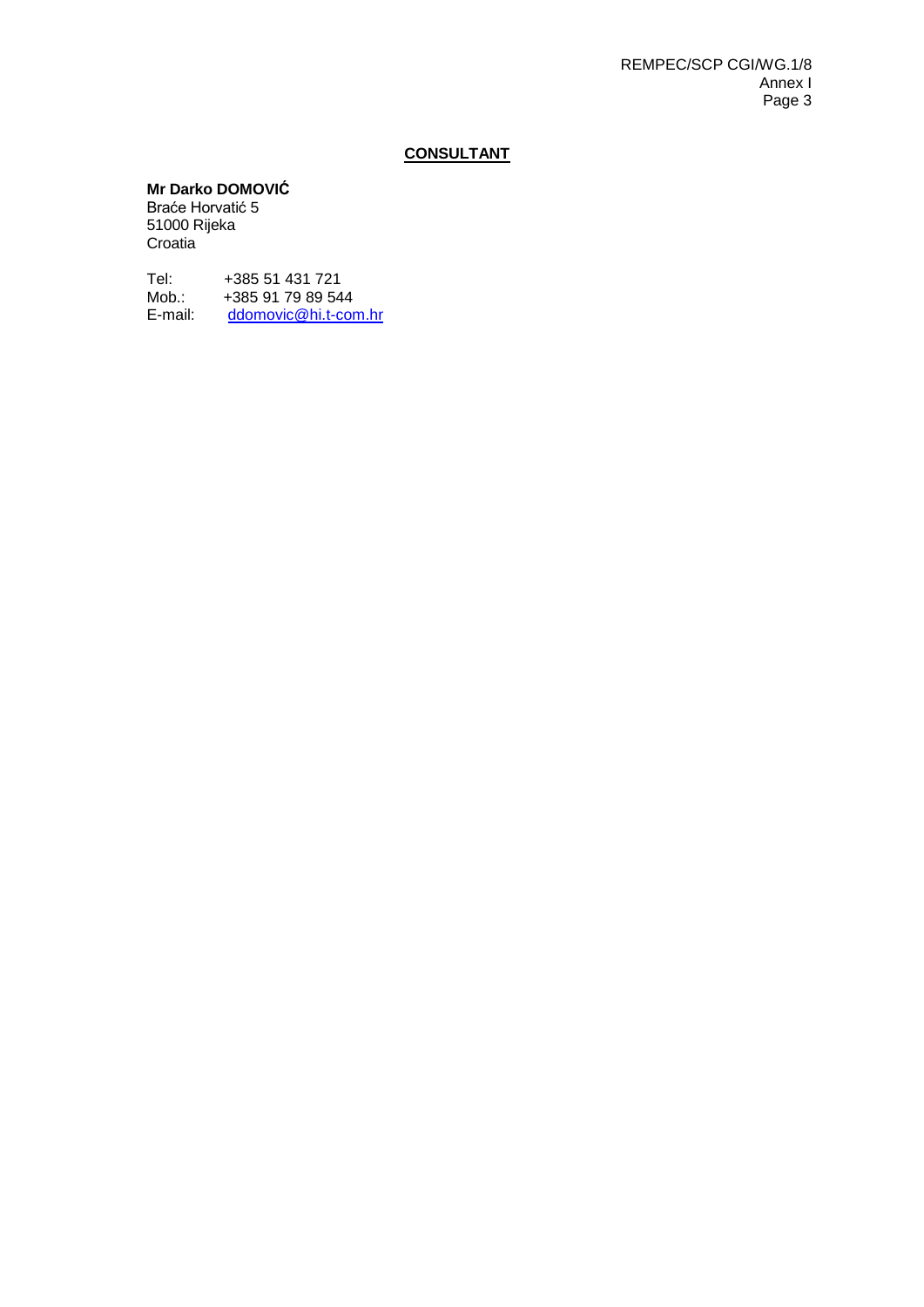# **SECRETARIAT**

## **REGIONAL MARINE POLLUTION EMERGENCY RESPONSE CENTRE FOR THE MEDITERRANEAN SEA (REMPEC)**

# **Mr Franck LAUWERS**

Programme Officer (Prevention)<br>E-mail: flauwers@rempec.org [flauwers@rempec.org](mailto:flauwers@rempec.org)

**Mr Malek SMAOUI**  Programme Officer (OPRC)<br>E-mail: msmaoui@rempe [msmaoui@rempec.org](mailto:msmaoui@rempec.org)

REMPEC

Maritime House - Lascaris Wharf Valletta VLT 1921, MALTA

Tel.: +356 21 33 72 96/7/8<br>Fax: +356 21 33 99 51 Fax: +356 21 33 99 51<br>E-mail: rempec@rempec. [rempec@rempec.org](mailto:rempec@rempec.org)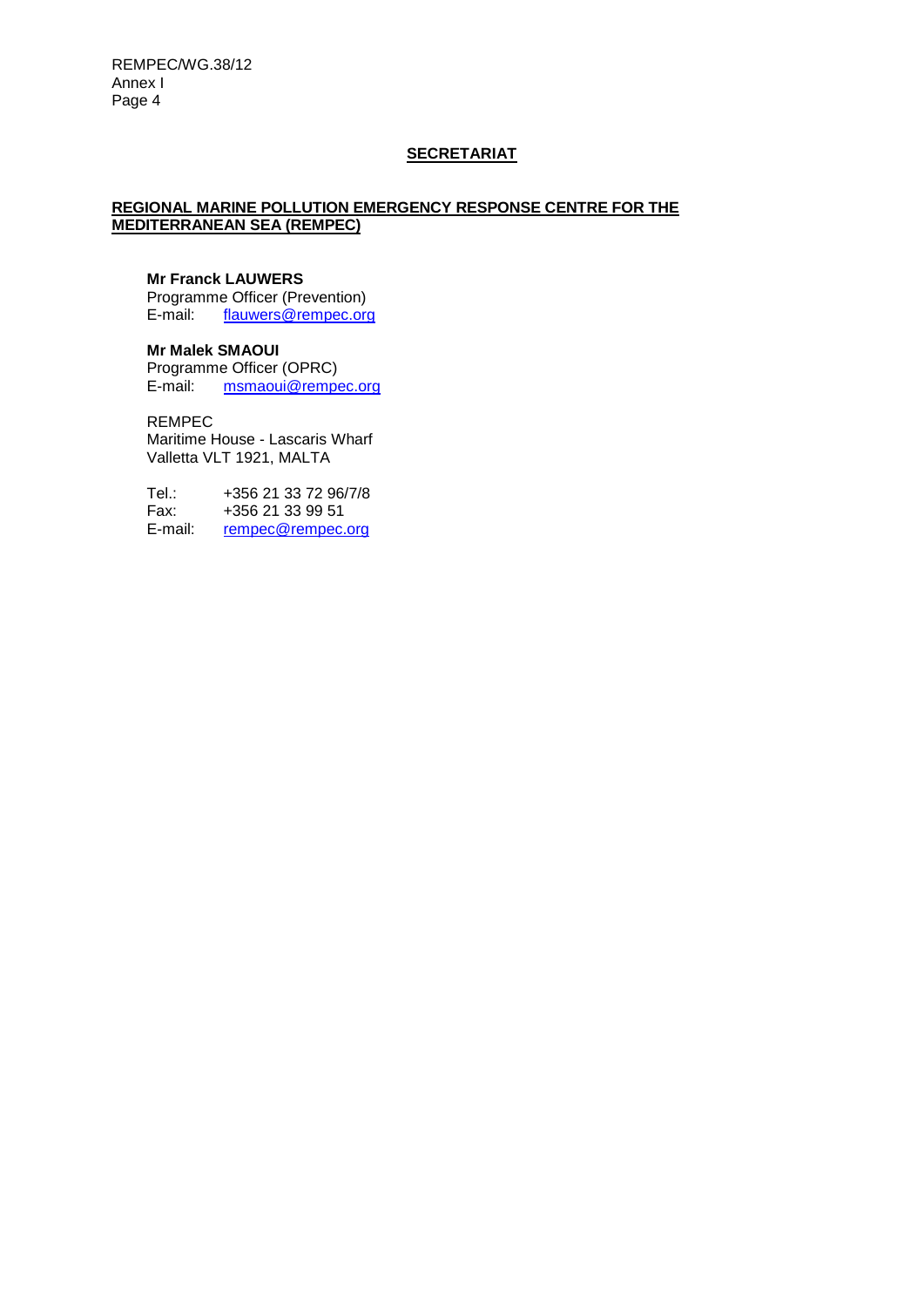## **ANNEX II**

## **LIST OF DOCUMENTS**

#### **WORKING DOCUMENTS**

| REMPEC/CGI SCP/WG.1   | Provisional agenda                                                                                                                                                                                                                                                                                                   |
|-----------------------|----------------------------------------------------------------------------------------------------------------------------------------------------------------------------------------------------------------------------------------------------------------------------------------------------------------------|
| REMPEC/CGI SCP/WG.1/1 | Annotated provisional agenda and draft timetable                                                                                                                                                                                                                                                                     |
| REMPEC/CGI SCP/WG.1/4 | Report on the existing Sub-Regional Contingency Plans, an<br>analysis of best practices related to sub-regional contingency<br>planning, National Contingency Plans of Cyprus, Greece and<br>Israel, and a draft Outline of the Sub-regional Marine Pollution<br>Contingency Plan between Cyprus, Greece and Israel, |
| REMPEC/CGI SCP/WG.1/8 | Report of the Meeting                                                                                                                                                                                                                                                                                                |

## **INFORMATION DOCUMENTS**

| REMPEC/CGI SCP/WG.1 INF.1 | List of documents                   |
|---------------------------|-------------------------------------|
| REMPEC/CGI SCP/WG.1 J/1   | Provisional list of participants    |
| REMPEC/CGI SCP/WG.1 INF.2 | List of participants                |
| REMPEC/CGI SCP/WG.1 INF.3 | Questionnaire                       |
| REMPEC/CGI SCP/WG.1 INF.4 | National Contingency Plan of Cyprus |
| REMPEC/CGI SCP/WG.1 INF.5 | National Contingency Plan of Greece |
| REMPEC/CGI SCP/WG.1 INF.6 | National Contingency Plan of Israel |

NOTE: The versions of the National Contingency Plans of Cyprus, Greece and Israel respectively which appear in the List of Documents (as WG.1 INF.4, WG.1 INF.5 and WG.1 INF.6) were those that are available at REMPEC and which the Consultant used to prepare the document REMPEC/CGI SCP/WG.1/4.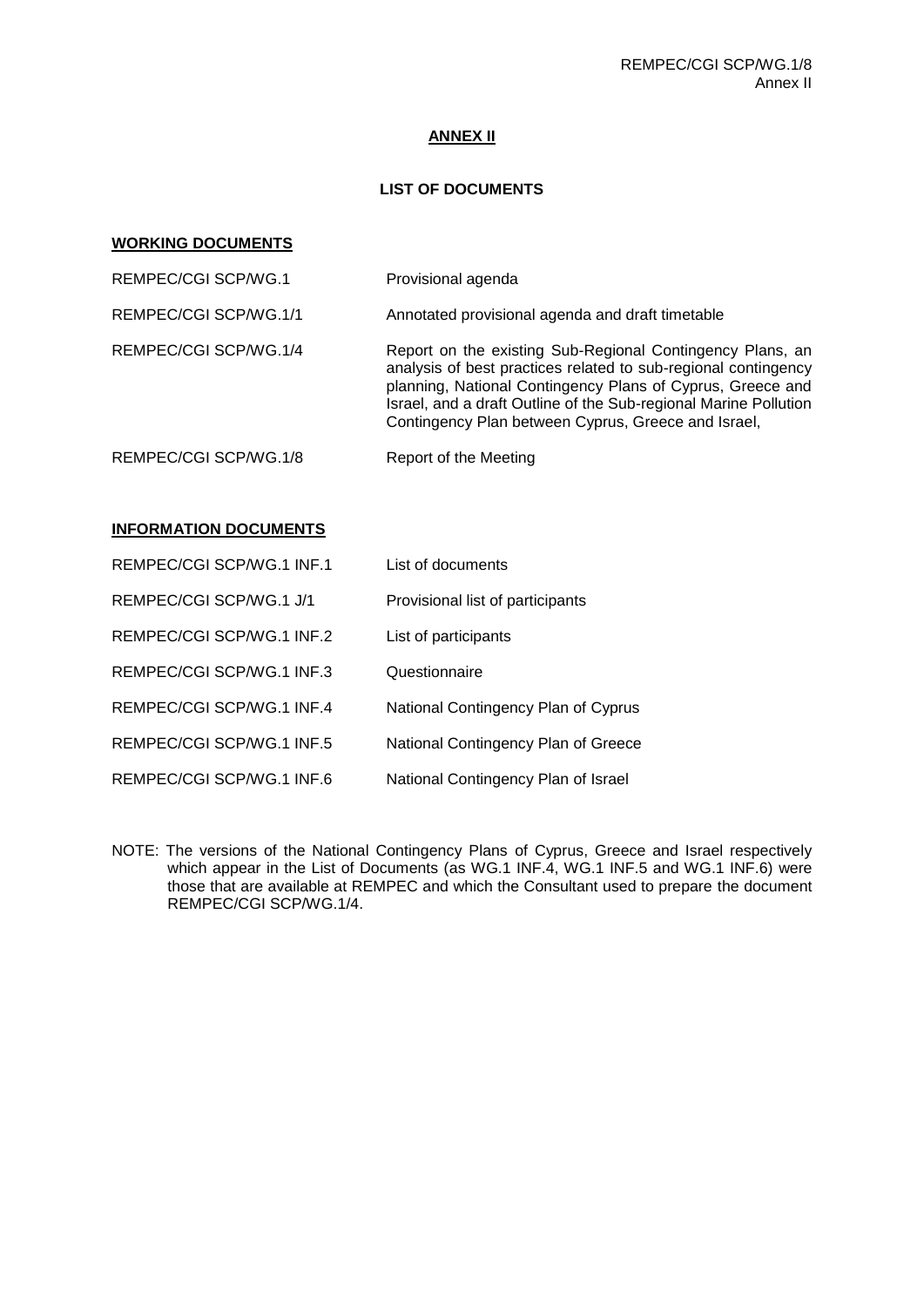## **ANNEX III**

# **AGENDA**

- 1 Opening of the Meeting and adoption of the Agenda
- 2 Overview of the project for the development of the Sub-regional Marine Pollution Contingency Plan between Cyprus, Greece and Israel
- 3 Review of the national systems for preparedness and response of Cyprus, Greece and Israel
- 4 Conceptual approach and draft contents of the Sub-regional Marine Pollution Contingency Plan between Cyprus, Greece and Israel
- 5 Date, place and agenda of the next meeting
- 6 Other business
- 7 Synthesis of the Meeting
- 8 Closure of the Meeting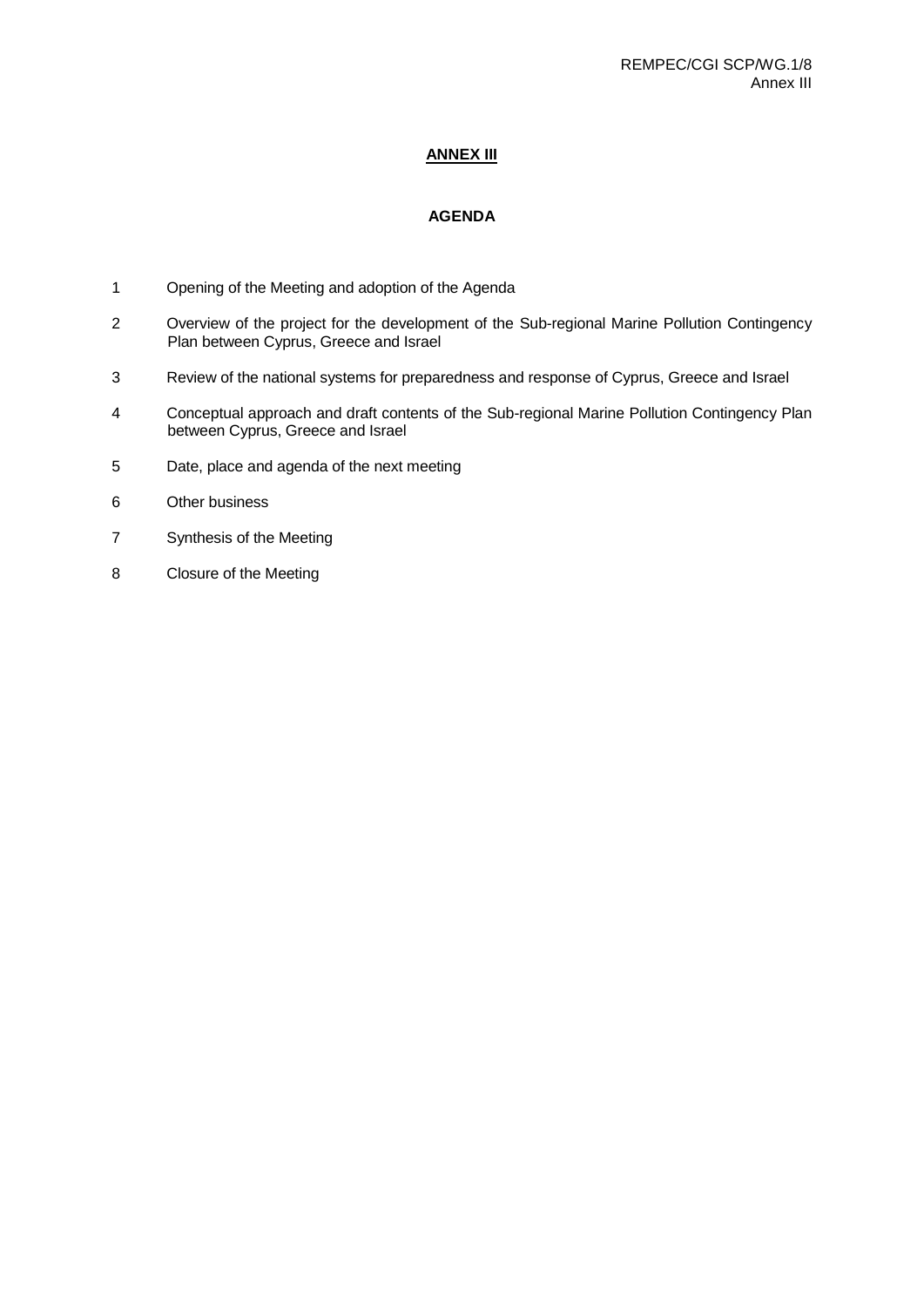# **ANNEX IV**

# **TIMETABLE**

# **Wednesday, 9 November 2016**

| 13.30 - 14.00   | <b>Registration of the Participants</b> |                                                                                                                                            |
|-----------------|-----------------------------------------|--------------------------------------------------------------------------------------------------------------------------------------------|
| 14.00 - 14.10   | Agenda Item 1                           | Opening of the Meeting and adoption of the Agenda                                                                                          |
| 14.10 – 14.30   | Agenda Item 2                           | Overview of the project for the development of the Sub-<br>regional Marine Pollution Contingency Plan between Cyprus,<br>Greece and Israel |
| $14.30 - 16.00$ | Agenda Item 3                           | Review of the national systems for preparedness and<br>response of Cyprus, Greece and Israel                                               |
| $16.00 - 17.30$ | Agenda Item 4                           | Conceptual approach and draft contents of the Sub-regional<br>Marine Pollution Contingency Plan between Cyprus, Greece<br>and Israel       |
| 17.30 - 17.45   | Agenda Item 5                           | Date, place and Agenda of the next Meeting                                                                                                 |
| 17.45 – 17.50   | Agenda Item 6                           | Other business                                                                                                                             |
| $17.50 - 18.00$ | Agenda Item 7                           | Synthesis of the Meeting                                                                                                                   |
| 18.00           | Agenda Item 8                           | Closure of the Meeting                                                                                                                     |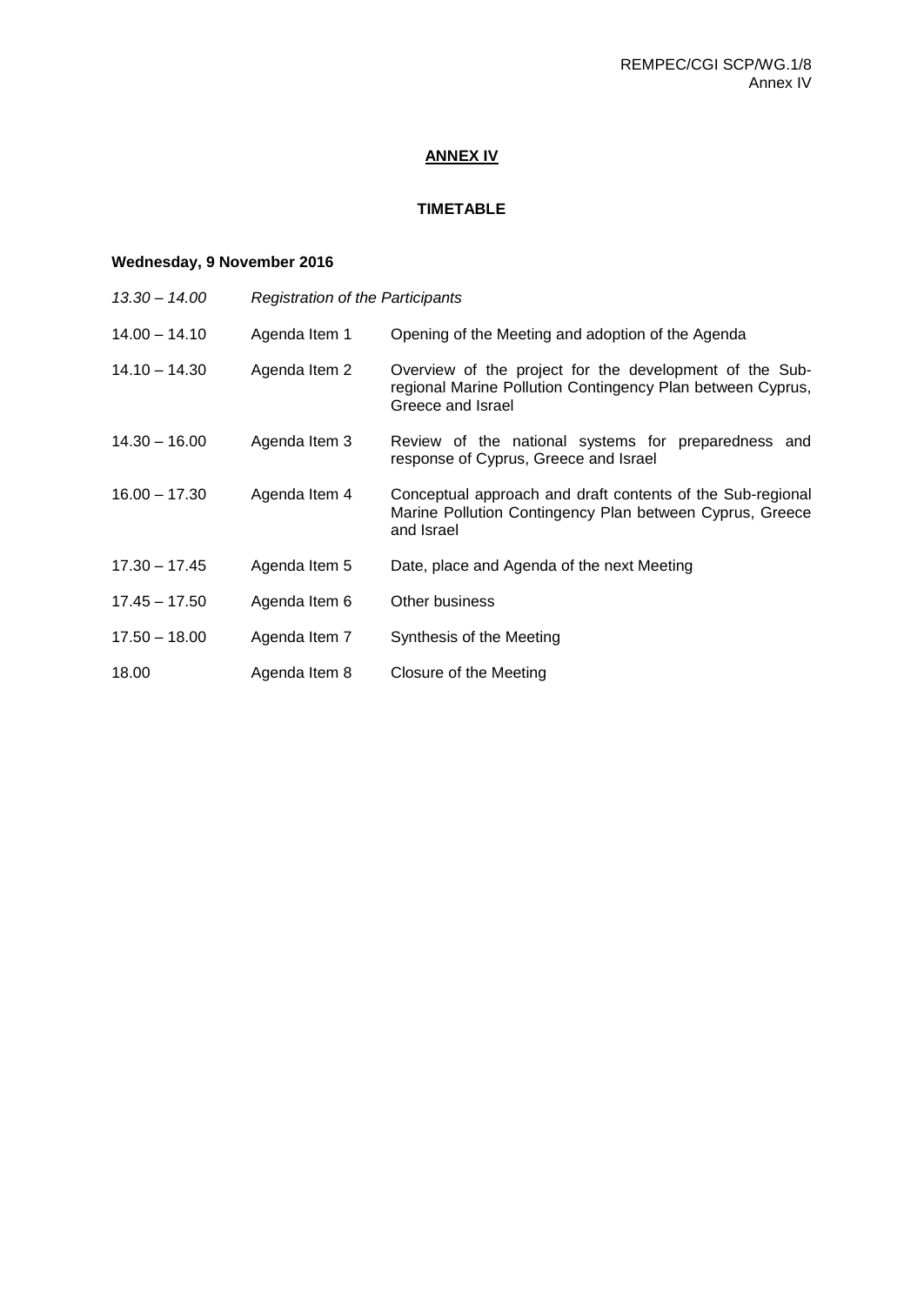## **ANNEX V**

## **THE DEADLINES SET BY REMPEC FOR COMPLETION OF ACTIVITIES RELATED TO THE PREPARATION OF THE SUBREGIONAL MARINE POLLUTION CONTINGENCY PLAN BETWEEN CYPRUS, GREECE AND ISRAEL (SCP)**

- **25 November 2016** Submission to REMPEC by the Consultant of the first Draft SCP and the first Draft Agreement on its implementation
- **13 December 2016** Second Sub-regional Meeting of competent National Authorities for the preparation of the SCP, Malta
- **2 January 2017** Submission to REMPEC by the Consultant of the Report of the Second Subregional Meeting
- **3 February 2017** Submission to REMPEC by the Consultant of the second Draft SCP including Annexes and the second Draft Agreement, as well as a proposed list of technical assistance/training requirements aimed at ensuring an efficient implementation of the SCP
- **Early July 2017** Third Sub-regional Meeting of competent National Authorities for the preparation of the SCP, Cyprus
- **14 July 2017** Submission to REMPEC by the Consultant of the Report of the Third Subregional Meeting
- **7 October 2017** Submission to REMPEC by the Consultant of the final Draft SCP including Annexes and the final Draft Agreement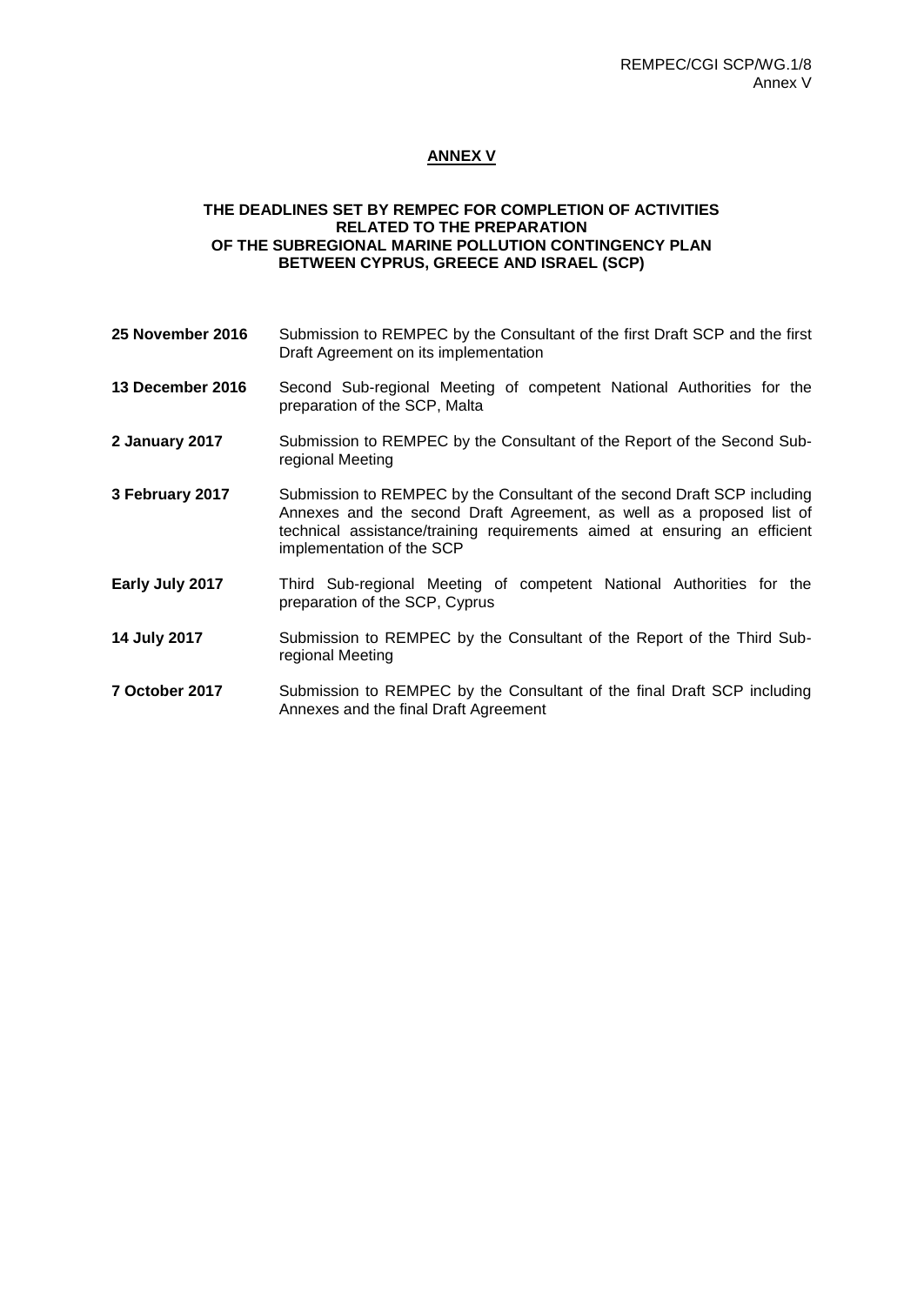# **ANNEX VI**

### **CONCEPTUAL APPROACH AND DRAFT CONTENTS OF THE SUB-REGIONAL MARINE POLLUTION CONTINGENCY PLAN BETWEEN CYPRUS, GREECE AND ISRAEL**

## **CONTENTS**

- EXISTING SUB-REGIONAL (and REGIONAL) CONTINGENCY PLANS (SCPs)
- AN ANALYSIS OF BEST PRACTICES RELATED TO SUB-REGIONAL CONTINGENCY PLANNING
- . NATIONAL CONTINGENCY PLANS OF CYPRUS, GREECE AND ISRAEL
- DRAFT OUTLINE OF THE SUB-REGIONAL MARINE POLLUTION CONTINGENCY PLAN BETWEEN CYPRUS, GREECE AND ISRAEL

---------------------------------------------------------------------------------------------------------------------------------------

## EXISTING SCPs (RCPs)

## Mediterranean:

- RAMOGEPOL Plan (France, Italy, Monaco; 1993/2005)
- Sub-regional Contingency Plan for Preparedness and Response to Major Marine Pollution Incidents in the Mediterranean (Cyprus, Egypt, Israel; 1995)
- **LION PLAN/PLAN LEON (France, Spain; 2001)**
- Sub-regional Contingency Plan for Preparedness for and Response to Accidental Marine Pollution in the south-western area of the Mediterranean (Algeria, Morocco, Tunisia; 2005)
- Sub-regional Contingency Plan for Prevention of, Preparedness for and Response to Major Marine Pollution Incidents in the Adriatic Sea (Croatia, Italy, Slovenia; 2005)

---------------------------------------------------------------------------------------------------------------------------------------

EXISTING SCPs (RCPs)

Other regions in Europe:

- MANCHEPLAN (England, France; 1978/2013)
- BISCAYE Plan (France, Spain; 1999)
- Agreement Estonia and Finland (1993/2009)
- Operational Agreement Poland and Germany (2001)
- Agreement Latvia and Lithuania (2001)
- SWEESTLAT (Sub-regional plan for Estonia, Latvia and Sweden; 2006)
- SWEDENGER (Joint Swedish-Danish-German Response Plan; 2002)
- Joint Finnish Russian Contingency Plan for combating pollution of the Baltic Sea (2013)

---------------------------------------------------------------------------------------------------------------------------------------

 $\Box$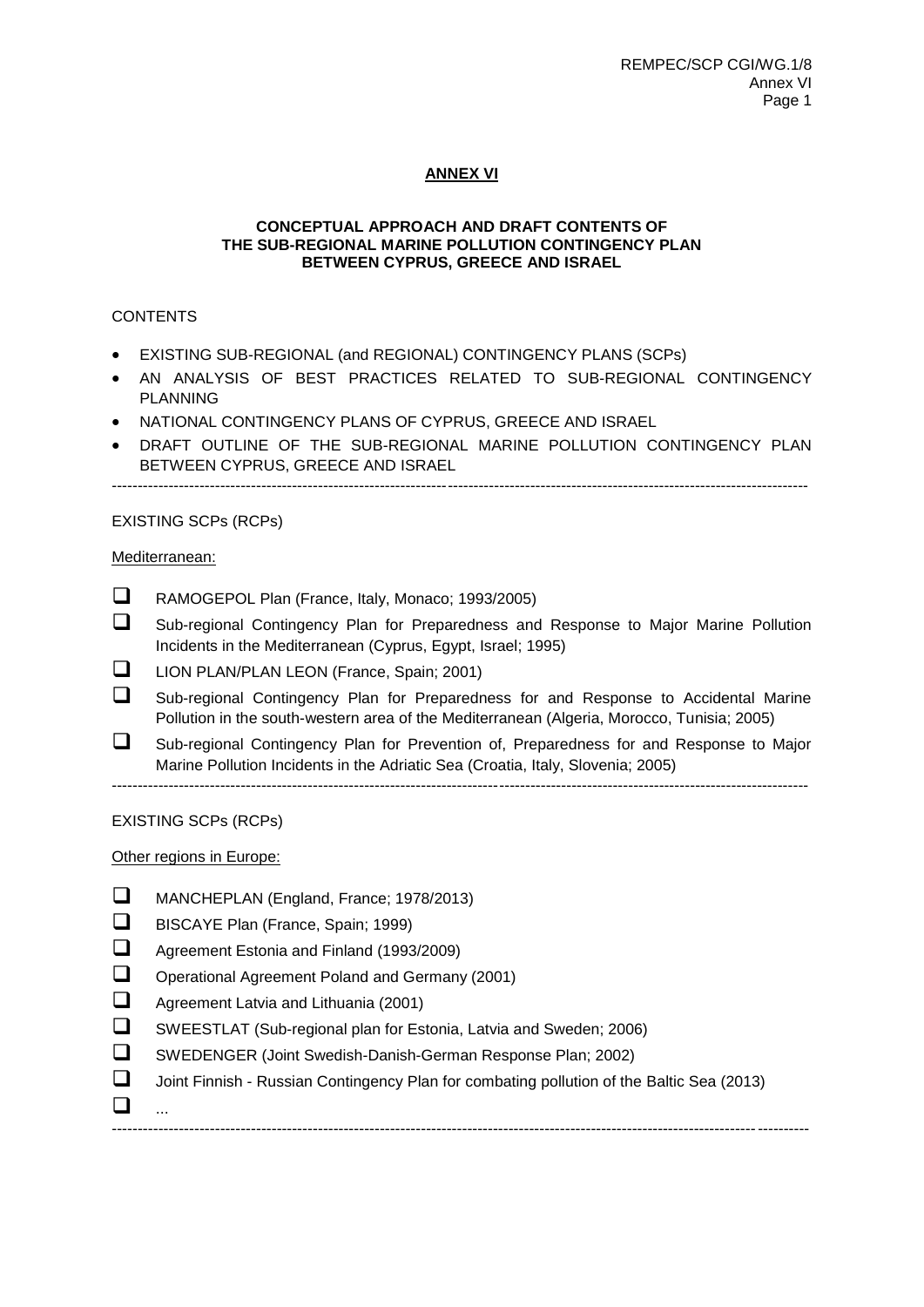REMPEC/SCP CGI/WG.1/8 Annex V Page 2

EXISTING SCPs (RCPs)

Other regions in the world:

- SRCP (Madagascar, Mauritius, Seychelles, La Reunion, Comoros; 2003)
- NOWPAP MoU (2004) and RCP (China, Japan, Russia, South Korea; 2008)
- □ Canada–US Joint Inland CP (2009)
- Mexico-United States Joint C&E Plan (2009)
- $\Box$  ROPME RCP (8 countries in the Persian Gulf; 2010)
- WIO RCP (9 WIO countries; Draft 2010) and the Agreement (2011)
- Caribbean Island OPR&CP (25 Caribbean island States; 2012)

---------------------------------------------------------------------------------------------------------------------------------------

## EXISTING SCPs (RCPs)

Other regions in the world *(cont.)*:

Canadian CG – USCG CP  $(2013)$ 

- PACPLAN Pacific Islands RMSCP (26 Pacific island countries, territories and "SPREP Metropolitan Members"; 2013)
- $\Box$  Caribbean Regional Response Team RCP (USA and 3 territories/countries in the Caribbean region; 2014/2016)
- **PRC-CA OPRC Plan (7 Central American countries; 2015)**

---------------------------------------------------------------------------------------------------------------------------------------

SACEP – RCP for South Asia (Bangladesh, India, Maldives, Pakistan, Sri Lanka; 2016)

## OBJECTIVE OF A RCP/SCP

 $\Box$ 

In general, the objective of all regional/sub-regional contingency plans and/or agreements on mutual assistance and cooperation in response to oil spills is:

---------------------------------------------------------------------------------------------------------------------------------------

*to organize a prompt and effective response to spills affecting or likely to affect the area of interest of one or more of the countries concerned, and to facilitate the co-operation among them in the field of oil pollution preparedness and response.* ---------------------------------------------------------------------------------------------------------------------------------------

#### REMPEC EXPERIENCE

- Assistance to various Med. countries in developing sub-regional systems for preparedness and response to accidental marine pollution and in the preparation of relevant CPs and Agreements since 1993
- Assistance in developing RCPs and Agreements, and transfer of knowledge to groups of countries in other regional sea areas worldwide
- Permanent cooperation in this field with IMO, UNEP, the WB and various other international organizations

REMPEC EXPERIENCE

 The structure, the contents and the text of the Sub-regional Contingency Plan for Preparedness and Response to Major Marine Pollution Incidents in the Mediterranean (between Cyprus, Egypt and Israel) has been used since its adoption in 1995 as a model for developing similar subregional or regional Plans worldwide

---------------------------------------------------------------------------------------------------------------------------------------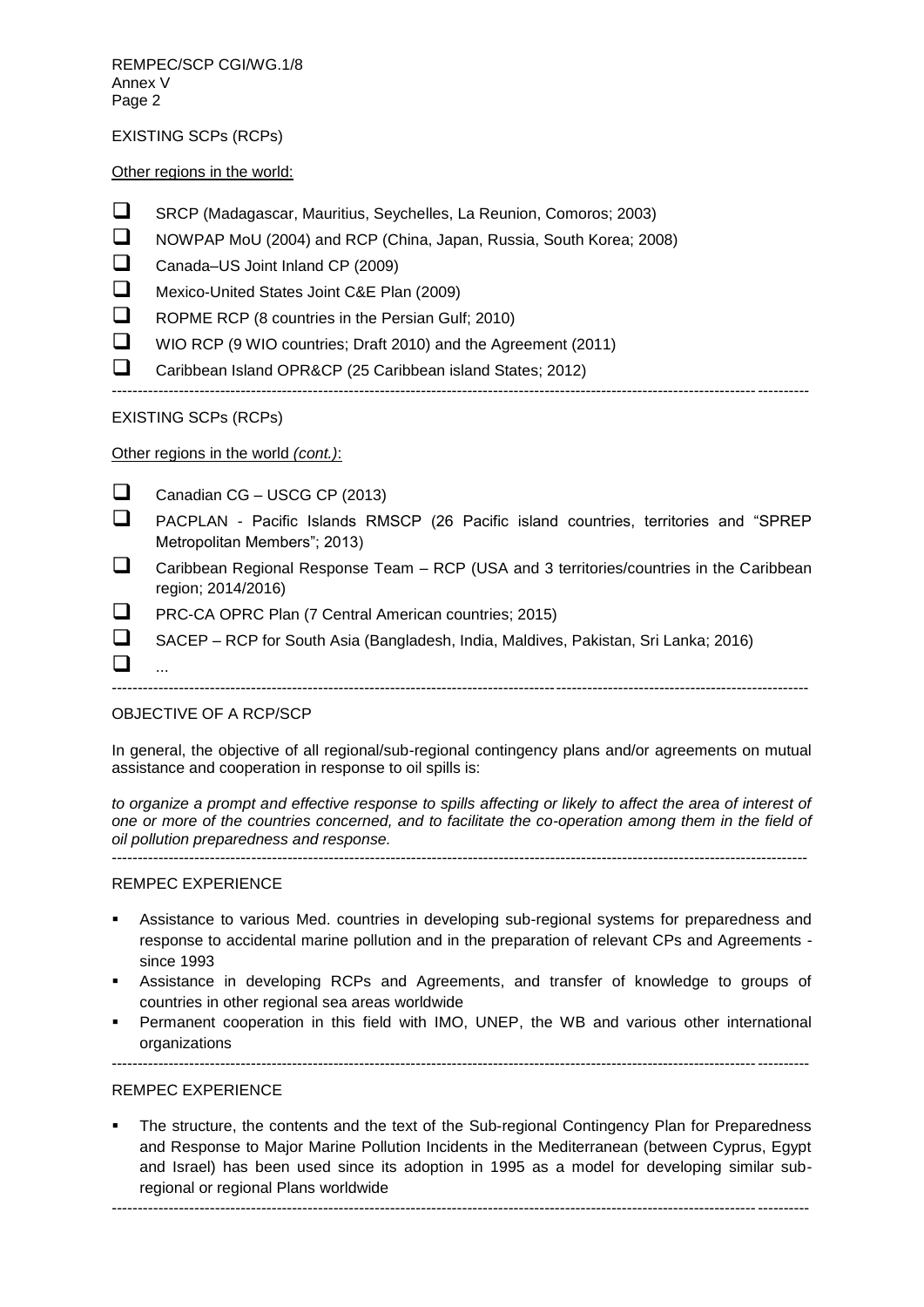## BEST PRACTICES

1995 IMO Manual on Oil Pollution, Section II: Contingency Planning (3<sup>rd</sup> edition)

- Information which Government should provide when developing an international CP:
	- Identification of the competent national authority and national operational contact point responsible for oil spill related matters;
	- Description of the national oil spill response organization and, if available, the national contingency plan;
	- Types of spill response resources, if these exist, and the proper way to request them in case of need;
	- Identification of available logistic support facilities within the country:
	- Identification of storage for recovered oil and disposal methods for collected oily material.

---------------------------------------------------------------------------------------------------------------------------------------

## BEST PRACTICES

2016 IMO Manual on Oil Pollution, Section II: Contingency Planning  $(4<sup>th</sup>$  edition)

- Reiterates the same requirements and emphasizes the need for the international CP to remain SIMPLE and EASY to operate.
- Generally addresses the same topics as the  $3<sup>rd</sup>$  edition.
- Addresses additional issues deserving particular attention during the preparation of an international CP:
	- Scope of cooperation between participating governments;
	- Definition of geographical area(s) and division of responsibilities;
	- Reporting, alerting and communications procedures;
	- Logistics, administration and funding;
	- Review and update of an international contingency plan.

---------------------------------------------------------------------------------------------------------------------------------------

#### BEST PRACTICES

The analysis of the existing international CPs shows that:

- The contents of most of these Plans corresponds to the recommendation put forward in the  $3<sup>rd</sup>$ edition of the IMO Manual on Oil Pollution, Section II: Contingency Planning.
- Some Plans contain additional data (on e.g. spill response techniques, int. conventions, ...) which makes them too bulky – these often resemble spill response manuals or textbooks;
- Some international CPs include provisions concerning SAR procedures, vessel traffic management or surveillance of the maritime traffic, with the aim to prevent maritime incidents which could cause marine pollution. These provisions are usually included by countries which already have bi- or multilateral agreements covering such specific issues.

---------------------------------------------------------------------------------------------------------------------------------------

## BEST PRACTICES

Development of an international CP should therefore take into account:

- the recommendations included in the most recent version(s) of the IMO Manual on Oil Pollution, Section II: Cont. Planning;
- that an international CPs should be as concise and simple to implement as possible, without containing too many additional, albeit relevant, information – A CONTINGENCY PLAN IS NOT A SPILL RESPONSE MANUAL;
- that an international CP may address relevant additional issues (e.g. SAR, vessel traffic management, surveillance of maritime traffic) ONLY if the countries concerned already have in place agreements covering these issues;
- that an international CP can only work if based on the provisions of the existing NCPs of the counties concerned.

---------------------------------------------------------------------------------------------------------------------------------------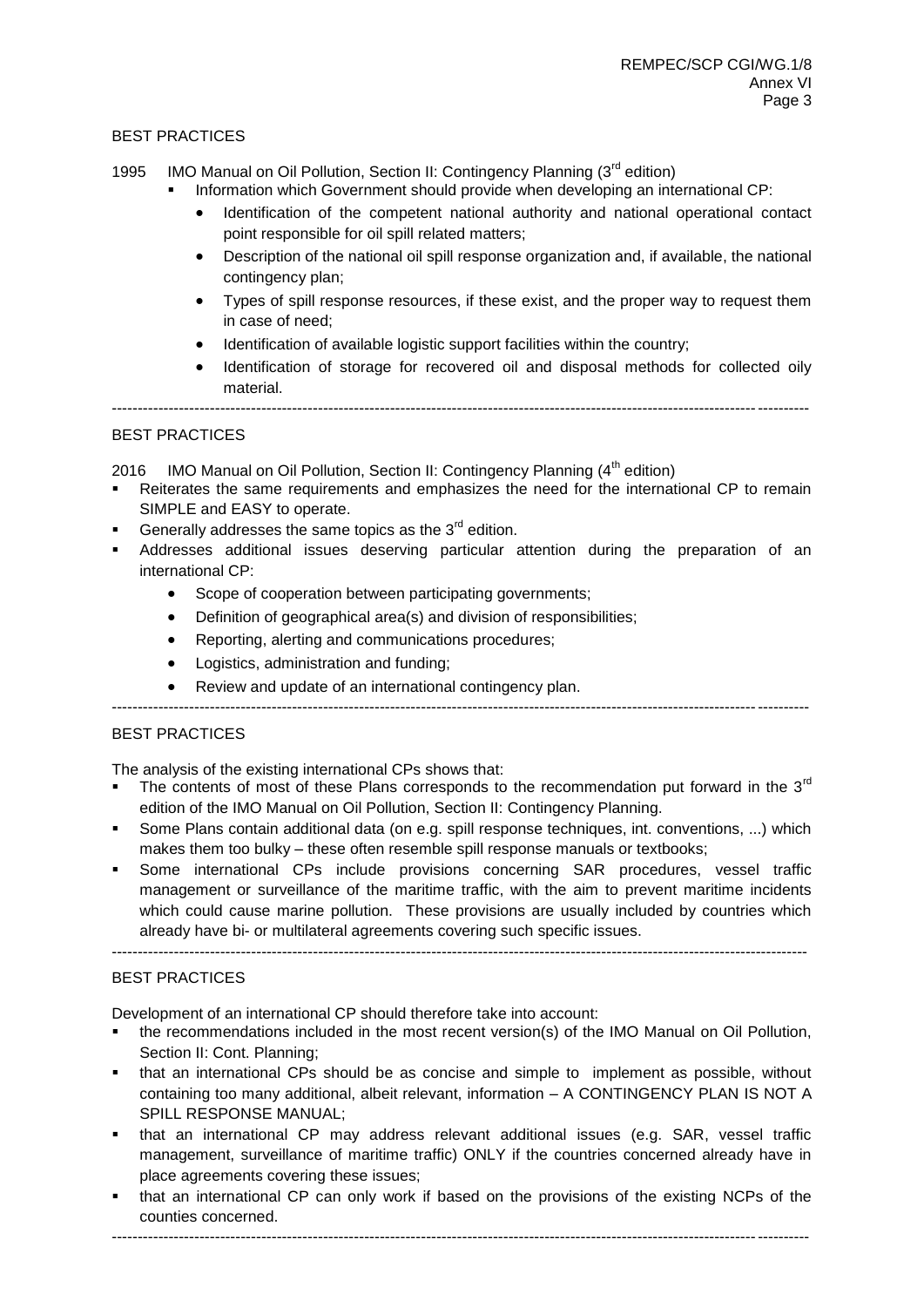## **NATIONAL CPs - CYPRUS**

REMPEC provided the Consultant with the 2014 version of the NCP, and all further notes refer to it.

- The first draft NCP was prepared with the assistance of REMPEC in 1983. The NCP was revised in 1992, 1994/5, 1997, 2001 and in 2005, and entirely redrafted in 2014;
- The NCP has been implemented in a number of small(er) size spills, although it remains unclear whether any of the above mentioned versions of the NCP was officially endorsed and, if in the affirmative, by whom;
- All arrangements for preparedness of and response to oil spills appear to be in place, and will be followed in case of a major marine pollution incident, (apparently) regardless of the status of the approval/adoption of the NCP.

---------------------------------------------------------------------------------------------------------------------------------------

# NATIONAL CPs – CYPRUS

The NCP of Cyprus is divided into 3 sections and a number of subsections:

- Section 1 (Introduction) 8 subsections;
- Section 2 (National System of Oil Spill Preparedness) 9 subsections and a number of subsubsections/paragraphs;
- Section 3 (The National System of Oil Spill Response) 22 subsections.

The NCP also contains 9 Appendices (which were not available at REMPEC).

## **NATIONAL CPs - GREECE**

The English translation of the Greek NCP which was available at REMPEC was the 2006 translation of the 2001 version of the NCP, and these notes refer to it:

---------------------------------------------------------------------------------------------------------------------------------------

- The NCP was adopted by the Presidential Decree No. 11 on 23 December 2001;
- It was published in the Official Gazette No.6 of 21 January 2002;
- It was translated into English language on 19 January 2006 by the Translation Section of the Ministry of Foreign Affairs;
- The NCP repeatedly refers to the "Ministry of Mercantile Marine" however it is understood that its responsibilities have been subsequently transferred to the present Ministry of Shipping and Island Policy.

---------------------------------------------------------------------------------------------------------------------------------------

### NATIONAL CPs - GREECE

The Greek NCP is divided into 5 sections (without an introductory one) and a number of subsections:

- Section 1 (General requirements for contingency planning) 9 subsections;
- Section 2 (Organizational interaction between FCP, PCP and LCP) 5 subsections;
- Section 3 (National system for preparedness and response to oil pollution incidents) 22 subsections and a number of sub-subsections;
- Section 4 (System of international reporting of emergencies) no subsections
- Section 5 (Recovery of costs for pollution combating activities) 5 subsections.
- ---------------------------------------------------------------------------------------------------------------------------------------

## NATIONAL CPs - GREECE

- The Greek NCP does not have an introductory section (so e.g. its aims, purpose and scope are addressed in Section 3).
- The NCP also includes a model "Form of the Local Contingency Plan" which has 3 Sections:
	- Content of the Form of Local Contingency Plan
	- Local Contingency Plan
	- Chart.
- The NCP does not have any Annexes it is understood that these are included in various LCPs.

---------------------------------------------------------------------------------------------------------------------------------------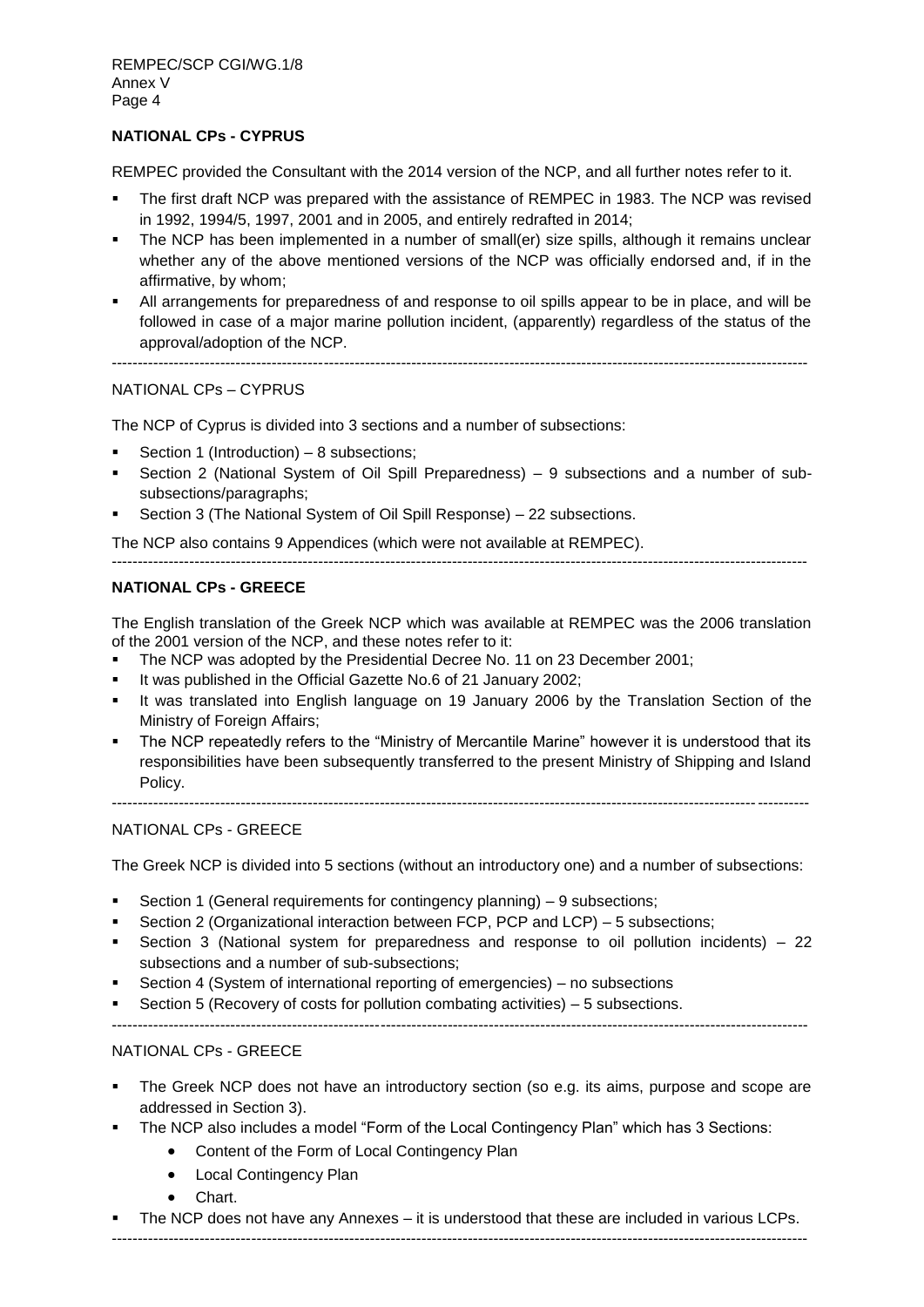## **NATIONAL CPs - ISRAEL**

These notes prepared by the consultant refer to the 2007 version of the NCP, which was available at REMPEC:

- The Israeli NCP was prepared in July 2007;
- **The NCP was approved by the Government Decision on 5 June 2008;**
- The acronym of the Plan in Hebrew is TALMAT and it is often referred to under this name;
- The version of the Plan made available to the Consultant is version 1.5 07/07.
- ---------------------------------------------------------------------------------------------------------------------------------------

## NATIONAL CPs - ISRAEL

The NCP of Israel is divided into 8 sections which contain a number of subsections, and it also includes an Appendices File (not available):

- Section 1 (General) 9 subsections;
- Section 2 (Method)  $-7$  subsections;
- Section 3 (Reporting System) 2 subsections
- Section 4 (Public Relations) 4 subsections
- Section 5 (Keeping Records) 3 subsections
- Section 6 (Funding and Moneys)  $-3$  subsections
- Section 7 (Coordination with other programs) 4 subsections
- Section 8 (Prior Readiness)  $-3$  subsections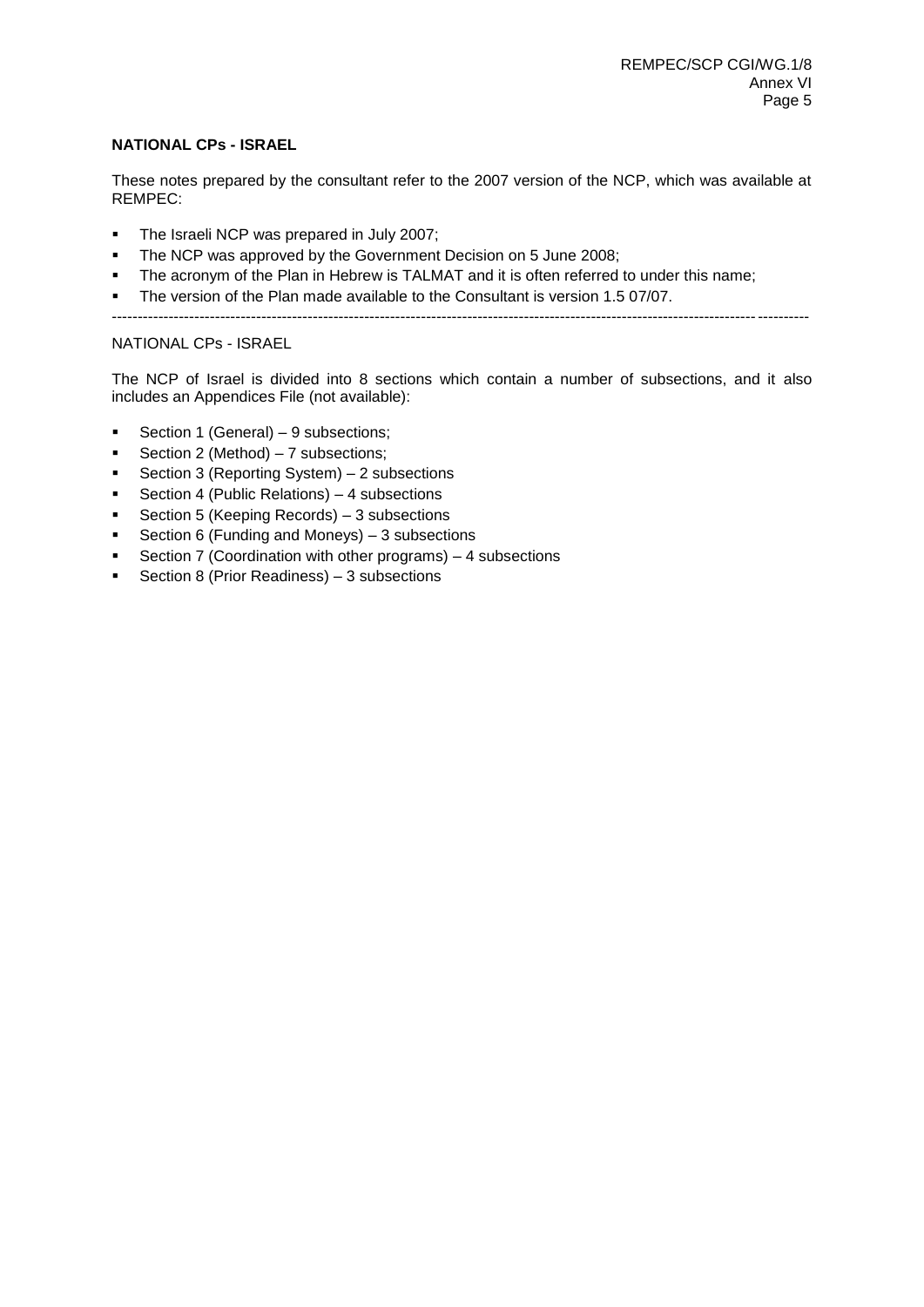# **NATIONAL CPs - SUMMARY**

The most important features of the three NCPs:

| <b>Convention or Protocol</b>                            | <b>CYP</b> | <b>GRE</b> | <b>ISR</b> |
|----------------------------------------------------------|------------|------------|------------|
| Defines the SCOPE of the Plan                            |            |            |            |
| Defines COVERAGE of the Plan                             |            |            |            |
| <b>Defines RESPONSIBILITIES</b>                          |            |            |            |
| Describes RESPONSE ORGANIZATION                          |            |            |            |
| Stipulates the use of TIERED RESPONSE concept            |            |            |            |
| Defines the roles of NOSC/SOSC                           |            |            | 0          |
| <b>Identifies NATIONAL RESPONSE STRATEGY</b>             |            |            | 0          |
| <b>Identifies NATIONAL STRATEGY on DISPERSANTS</b>       |            |            | 0          |
| Addresses OIL HANDLING and OFFSHORE facilities           |            |            | $\Omega$   |
| Addresses INTERNATIONAL COOPERATION                      |            |            |            |
| Requires the use of POLREP (for international reporting) |            |            |            |
|                                                          |            |            |            |

# **THE MOST RELEVANT INTERNATIONAL CONVENTIONS**

| <b>Convention or Protocol</b>            | <b>CYP</b> | <b>GRE</b> | <b>ISR</b> |
|------------------------------------------|------------|------------|------------|
| <b>OPRC 1990</b>                         |            |            |            |
| <b>OPRC-HNS 2000</b>                     |            |            |            |
| <b>INTERVENTION 69</b>                   |            |            |            |
| <b>INTERVENTION PROTOCOL 1973</b>        |            |            |            |
| <b>SALVAGE 1989</b>                      |            |            |            |
| <b>CLC 92</b>                            |            |            |            |
| <b>FUND 92</b>                           |            |            |            |
| <b>BUNKERS 2001</b>                      |            |            |            |
| <b>HNS PROTOCOL 2010</b>                 |            |            |            |
| <b>Barcelona Convention</b>              |            |            |            |
| <b>Prevention and Emergency Protocol</b> |            |            |            |
| <b>Offshore Protocol 1994</b>            |            |            |            |
|                                          |            |            |            |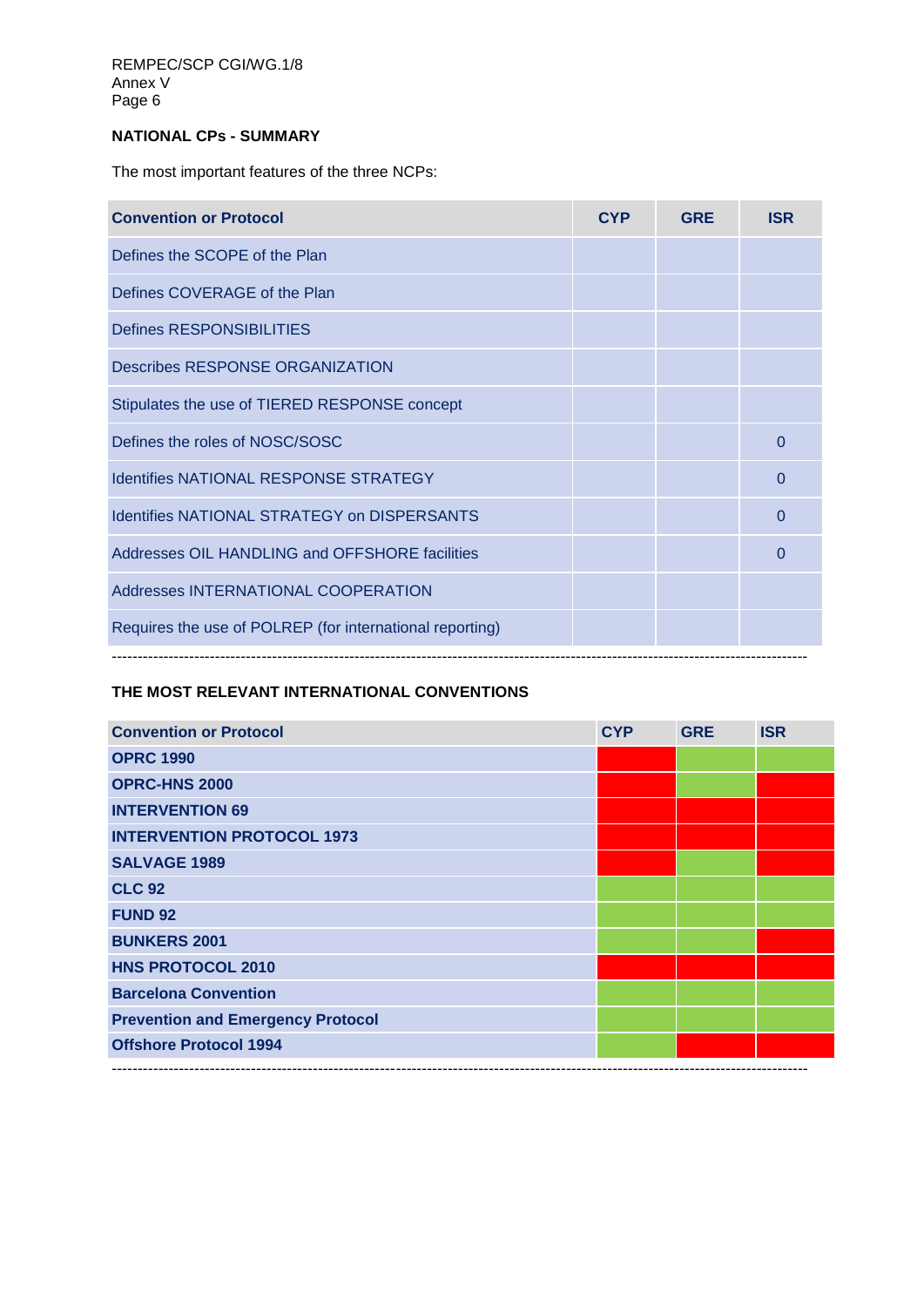#### **PROPOSED CONTENTS OF CGI SCP**

| 1. INTRODUCTION |  |
|-----------------|--|
|-----------------|--|

- 2. POLICY AND RESPONSIBILITIES
- 3. RESPONSE ELEMENTS AND PLANNING
- 4. RESPONSE OPERATIONS
- 5. REPORTS AND COMMUNICATIONS
- 6. ADMINISTRATION AND LOGISTICS
- 7. PUBLIC INFORMATION/PROTOCOL

### ANNEXES

## PROPOSED CONTENTS OF CGI SCP

| Map indicating geographical coverage and areas of responsibility of       |
|---------------------------------------------------------------------------|
| participating States (could be attached if all participating countries so |
| Map showing possible sources of oil spills and environmentally sensitive  |
|                                                                           |
|                                                                           |
|                                                                           |
|                                                                           |
|                                                                           |
|                                                                           |
|                                                                           |
|                                                                           |

---------------------------------------------------------------------------------------------------------------------------------------

## PROPOSED CONTENTS OF CGI SCP

The three countries concerned might also consider adding some supplementary Annexes which would simplify the use of the CGI SCP in case of emergency:

| ANNEX 7  | <b>POLREP Pollution Reporting System</b>  |
|----------|-------------------------------------------|
| ANNEX 8  | Standard format for requesting assistance |
| ANNEX 9  | Claims manual                             |
| $\cdots$ |                                           |

---------------------------------------------------------------------------------------------------------------------------------------

#### PROPOSED CONTENTS OF CGI SCP

#### 1. INTRODUCTION

- 1.1 Background: a brief description of the area where the Plan may be implemented, the risks of marine pollution in this area, the reasons, origins of the initiative and rationale for its preparation, the legal basis for its implementation.
- 1.2 Purpose and objectives: creating a mechanism for mutual assistance and international cooperation, increasing the response capacity of individual States, organizing prompt and effective response, defining in advance the conditions and administrative modalities.

---------------------------------------------------------------------------------------------------------------------------------------

- 1.3 Scope and geographic coverage
- 1.4 Definitions and abbreviations

# PROPOSED CONTENTS OF CGI SCP

#### 2. POLICY AND RESPONSIBILITIES

- 2.1 Exchange of information: re competent national authorities, national contact points, (NOSCs), inventories of equipment and products, directories of experts, ...
- 2.2 Designation of national authorities and points of contact: procedures for designating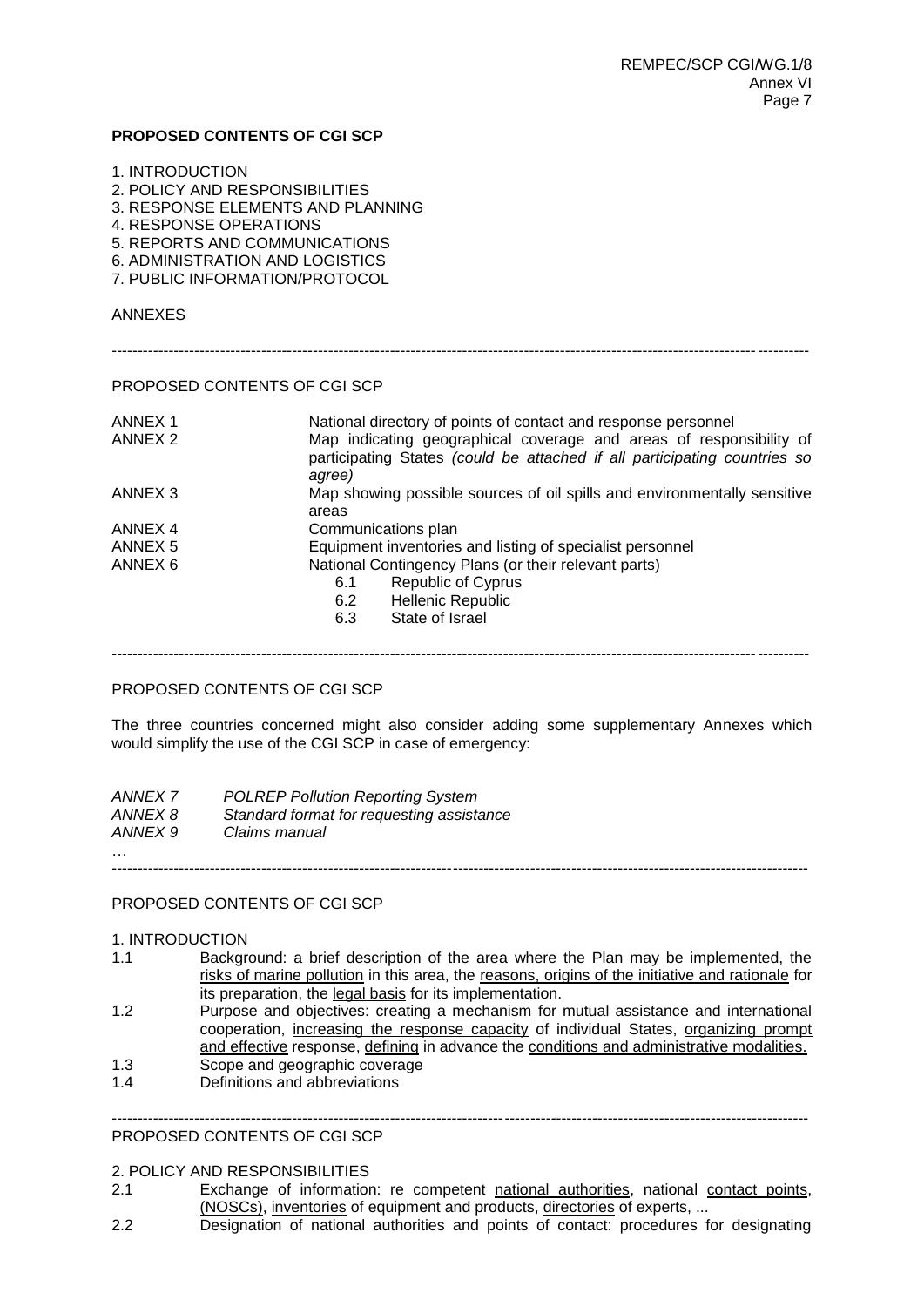REMPEC/SCP CGI/WG.1/8 Annex V Page 8

> competent national authorities for the implementation and administration of the Plan, and of the national points of contact for receiving reports.

2.3 Assumption of lead role: general principles guiding the assumption of the lead role etc. *(\* the Consultant believes that in the draft 4th edition of the IMO Manual this item, which is also included in Section 3, was erroneously inserted in Section 2, instead of a description of "Joint Policy", )*

# ---------------------------------------------------------------------------------------------------------------------------------------

## PROPOSED CONTENTS OF CGI SCP

## 2. POLICY AND RESPONSIBILITIES *[...cont.]*

- 2.4 Response planning: the principles guiding the planning and conducting response operations in case of the activation of the CGI SCP, likely sources of pollution, sensitive areas, means of spill response in each country, national policy on the use of dispersants, etc.
- 2.5 Joint training and exercises: the principle of conducting joint training courses and exercises/drills, objectives, principles guiding the organization of and hosting joint training courses and exercises; the concept of combining training and exercises.

---------------------------------------------------------------------------------------------------------------------------------------

#### PROPOSED CONTENTS OF CGI SCP

#### 3. RESPONSE ELEMENTS AND PLANNING

- 3.1 Assumption of lead role: detailed instructions on the assumption of the lead role by the National authority of the country affected by a spill, transfer of the lead role ...
- 3.2 National On-Scene Commander (NOSC) / Supreme On-Scene Commander (SOSC): description of the roles of NOSC/SOSC, nomination of NOSC, assumption of the role of the SOSC, duties and responsibilities of NOSC ...
- 3.3 Emergency Response Centres / Joint Emergency Response Centre: the principle of setting up an Emergency Response Centre (ERC), assuming the role of JERC by an ERC and transfer of this role ...
- 3.4 Support teams: setting up a Support team for assisting NOSC, defining its premises, the role of a Support team ..

---------------------------------------------------------------------------------------------------------------------------------------

#### PROPOSED CONTENTS OF CGI SCP

#### 3. RESPONSE ELEMENTS AND PLANNING

- 3.5 Command structure: description of the command structure, of operational command, operational control and tactical command, liaison between the Parties ...
- 3.6 Communications arrangements: description of the communications network for exchange of information re the implementation of the GCI SCP, definition of operational communications, definition of the official language for communications concerning the GCI SCP ...
- 3.7 Response planning: principles of conducting response operations, responsibility for deciding on response strategy for each particular pollution incident ...
- 3.8 Response strategy: general strategy of joint response operations, sequence of actions to be taken, ...

---------------------------------------------------------------------------------------------------------------------------------------

## PROPOSED CONTENTS OF CGI SCP

#### 4. RESPONSE OPERATIONS

- 4.1 Response phases: definition of possible response phases: prior to the activation of the SCP and after the activation of the SCP, description of procedures for each phase ...
- 4.2 Spill surveillance and forecasting: principles of spill surveillance, identification of means, requirements for spill forecasting, identification of forecasting models and data.
- 4.3 Requests for assistance: principle that each Party may request assistance from another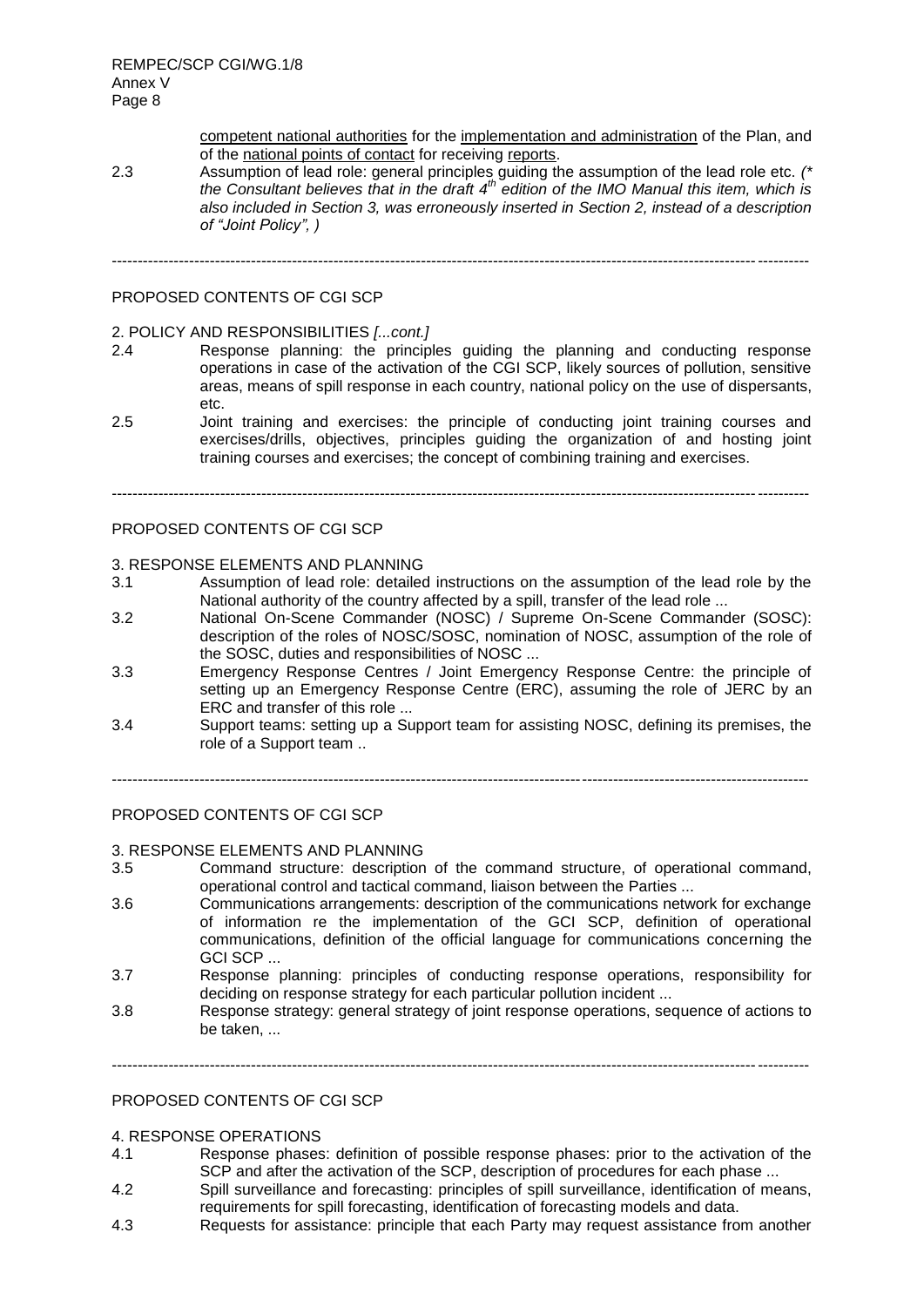one, types of assistance which under SCP, form of request, responsibilities and duties of the Party which receives such request ...

4.4 Joint response operations: definition of JROs, command over the JRO, coordination of JRO, liaison between Parties during JRO, requirements for conducting JRO ...

---------------------------------------------------------------------------------------------------------------------------------------

## PROPOSED CONTENTS OF CGI SCP

#### 4. RESPONSE OPERATIONS

- 4.5 Use of non-mechanical response methods: the principle that each Party decides on the use of non-mechanical response methods, methods that could be used in case under the Plan, informing other parties on nat. policy for use of these methods; principles of use of dispersants ...
- 4.6 Requests for additional assistance: definition of rules concerning requests for additional assistance.
- 4.7 Termination of joint response operations and deactivation: the principles guiding the termination of JRO and deactivation of the CGI SCP; informing other Parties; duties and responsibilities of the Party who requested assistance.

---------------------------------------------------------------------------------------------------------------------------------------

#### PROPOSED CONTENTS OF CGI SCP

#### 5. REPORTS AND COMMUNICATIONS

- 5.1 Communication system(s): definition of the role of the communication system, its scope and its elements.
- 5.2 Initial warning system: the principle of early notification of other Parties of incidents likely to cause the activation of the CGI SCP, type of information to be included in the initial alert message, format to be used for initial warning, identification of national contact points for initial warnings.
- 5.3 Pollution reports (POLREP): definition of the POLREP format for the exchange of messages concerning the pollution incidents, description/explanation of the use of the reporting system.

---------------------------------------------------------------------------------------------------------------------------------------

#### PROPOSED CONTENTS OF CGI SCP

#### 5. REPORTS AND COMMUNICATIONS

- 5.4 Post incident reports: establishing the requirement to prepare a post incident report following the termination of spill response operations, definition of elements of such reports, identification of recipients of post incident reports.
- *5.5 Reports to and communication with REMPEC: (should the representatives of the three countries wish to include a specific paragraph defining their communications with REMPEC in case of the activation of the SCP and their reporting obligations as regards REMPEC, such a paragraph would define the type of information to be sent to REMPEC, stipulate the obligation to maintain contact with REMPEC throughout the joint response operations, and identify the means of contacting the Centre).*

---------------------------------------------------------------------------------------------------------------------------------------

## PROPOSED CONTENTS OF CGI SCP

#### 6. ADMINISTRATION AND LOGISTICS

- 6.1 Logistics: responsibilities for logistic support to the JRO, types of logistics which requesting country has to provide, arrangements for assisting personnel, for vessels and aircraft while in ports/airports of the requesting Party.
- 6.2 Funding: guidelines on financing mutual assistance, principles of financing mutual assistance and JROs, responsibilities of the country requesting assistance and the country rendering assistance, preparation of invoices for the costs of assistance, reimbursement of such costs.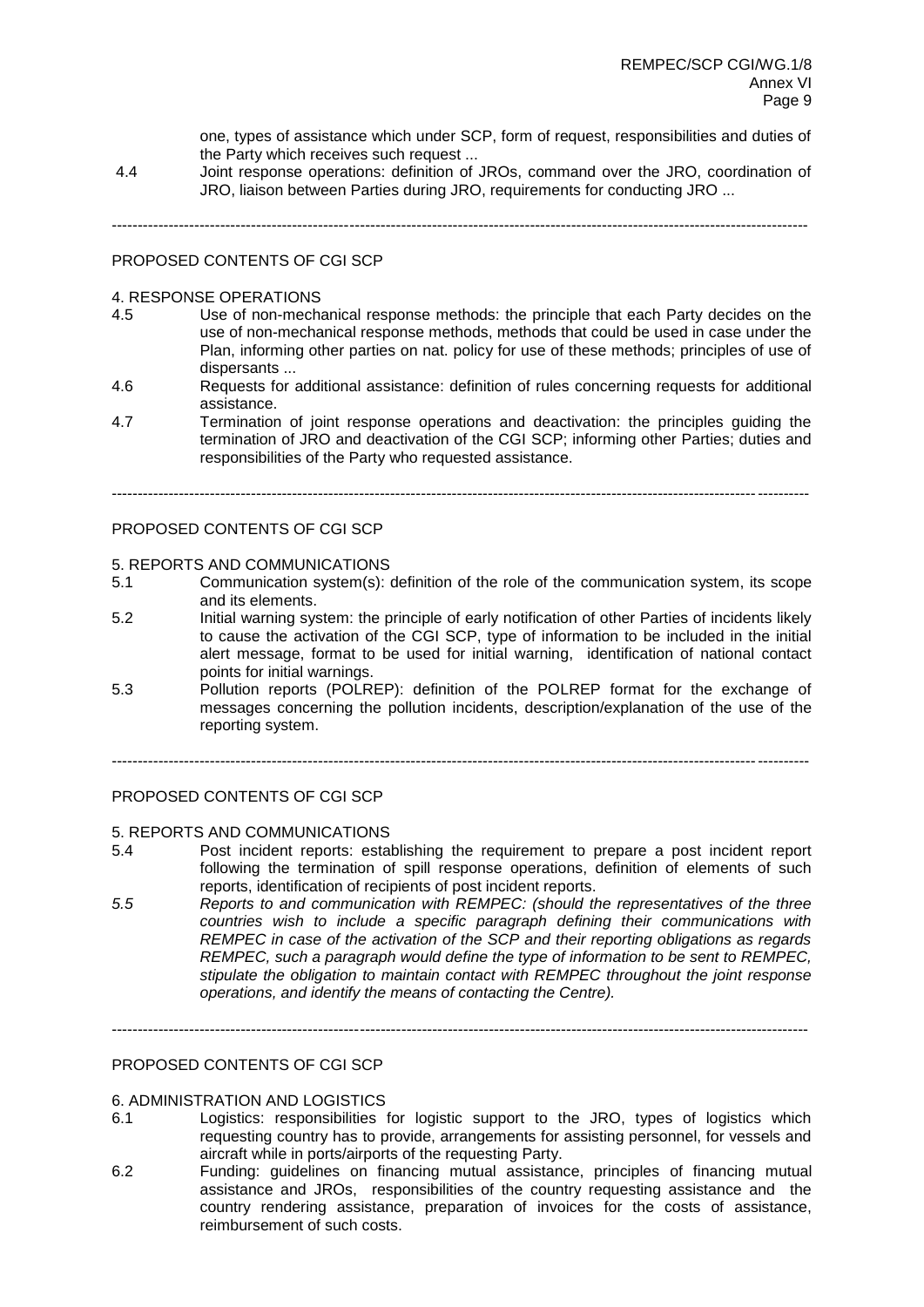6.3 Customs, immigration and over-flight procedures: principles concerning movement of response personnel, equipment, vessels and aircraft, facilitation of immigration and customs formalities, over-flight and navigation procedures during JROs ...

---------------------------------------------------------------------------------------------------------------------------------------

#### PROPOSED CONTENTS OF CGI SCP

#### 6. ADMINISTRATION AND LOGISTICS

- 6.4 Health and safety: insurance of assisting personnel, responsibilities of the requesting Party regarding medical care and repatriation of injured personnel, covering costs of medical assistance/care, liability for injury and damage.
- 6.5 Documentation of clean-up costs: setting the principles of proper documentation of response activities and related costs, defining minimum requirements for record keeping.
- 6.6 Revisions of the Plan: frequency of revisions, responsibility for revision, exchange of information relevant for the revision of the SCP, periodic updating of directories (of e.g. nat. authorities, contact points, ...) and inventories (of equipment, products, vessels, aircraft, ...).

 $-1.1$ 

#### PROPOSED CONTENTS OF CGI SCP

#### 7. PUBLIC INFORMATION/PROTOCOL

- 7.1 Public information office: rules for providing information to the public, scope of work of the public Info. Office, relations with the command structure, agreed forms of communications with the public.
- 7.2 Press releases / press conferences: frequency of issuing press releases, clearance of the information by SOCS, topics to be covered by a press release, guidelines for its preparation, means of distribution, frequency of press conferences, potential participants, subjects to be addressed, guidelines for press conference preparation.
- 7.3 Protocol: procedures to be followed when addressing press and public, during a press conference, conducting a conference, one-on-one interviews during the crisis.

---------------------------------------------------------------------------------------------------------------------------------------

### ... AND SOME RECOMMENDATIONS

The three countries concerned might wish to consider the following recommendations which would facilitate both the development and the subsequent implementation of the CGI SCP:

- Implement properly the existing international and regional mechanisms for cooperation;
- Work jointly within these frameworks;
- Resist the temptation to invent new "principles" in the field of mutual assistance;
- Accede to the Intervention 69 Convention and 73 Protocol;
- Accede to the OPRC 90 Convention;
- Accede to the 1994 Offshore Protocol to the Barcelona Convention.